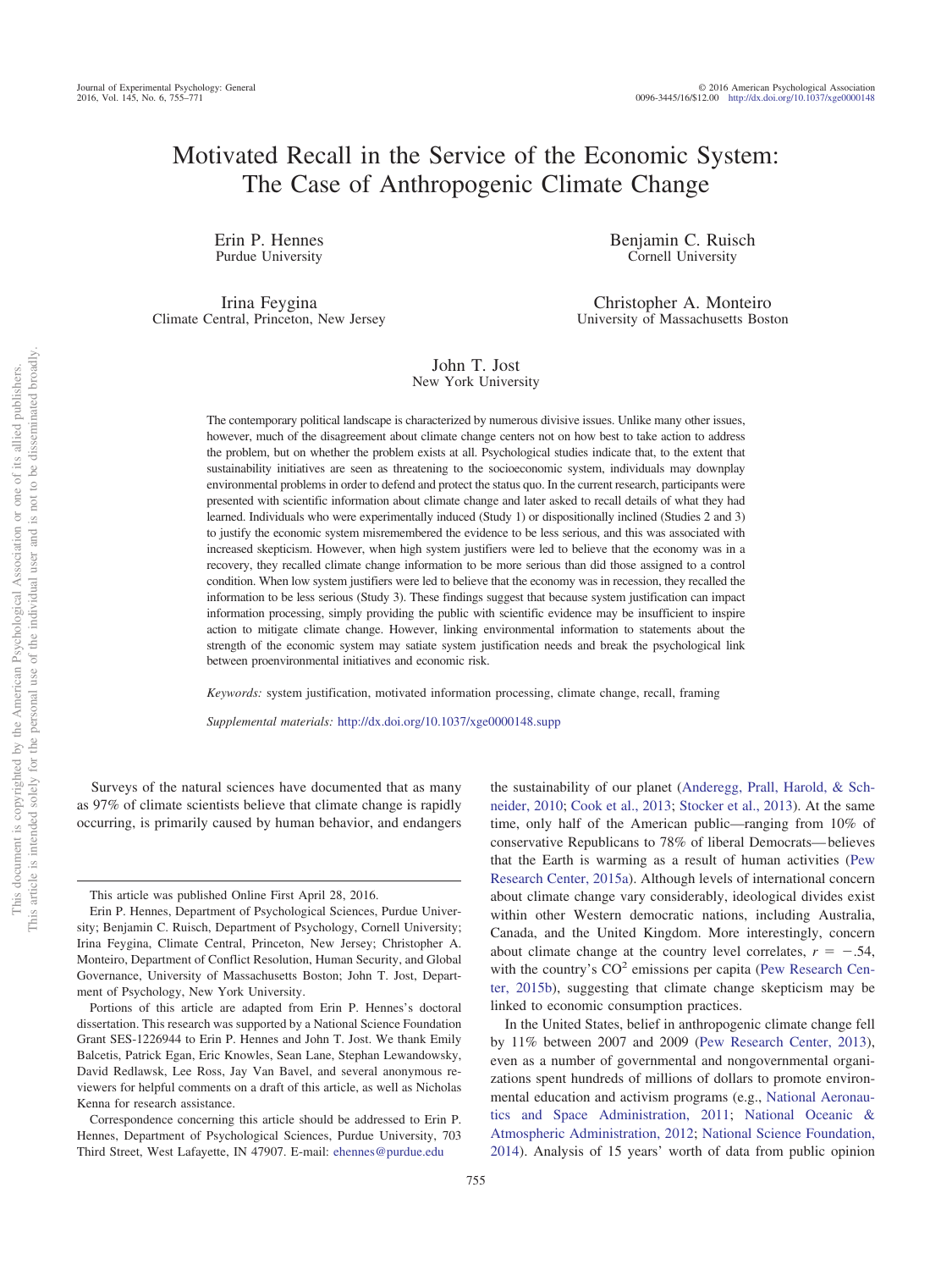surveys and the Bureau of Labor Statistics points to the 2008 global recession as partially responsible for the decline in climate change belief [\(Scruggs & Benegal, 2012\)](#page-13-6). The economic context seemed to be an even stronger predictor of change in climate skepticism than other salient explanatory variables, such as skeptical media coverage [\(Krosnick, Holbrook, Lowe, & Visser, 2006\)](#page-13-7) and conservative countermobilization [\(McCright & Dunlap,](#page-13-8) [2011b\)](#page-13-8), and the effect of economic condition remained robust even after adjusting for person-level covariates such as party affiliation, ideology, gender, and education.

Together, these international trends suggest that when economic stability is threatened, individuals are unlikely to prioritize proenvironmental action such as emissions reduction, presumably because they assume that doing so could compromise the country's economic standing. Yet the economic recession not only reduced the *prioritization* of environmental problems, but the belief that these problems existed altogether. Many have written about "topdown" effects of organized efforts by corporations, politicians, and the media to spread misinformation and undermine the public's confidence in climate science, as well as "bottom-up" effects such as motivated avoidance of climate change information at the level of the individual (e.g., [Iyengar & Hahn, 2009;](#page-12-2) [Lau & Redlawsk,](#page-13-9) [2006;](#page-13-9) [Shepherd & Kay, 2012;](#page-13-10) [Stroud, 2008;](#page-14-1) see [Jacquet, Dietrich,](#page-12-3) [& Jost, 2014,](#page-12-3) for a review). We seek to complement existing research programs by investigating the possibility that, even when people are confronted with scientific evidence, they may process this information in a way that facilitates skepticism. We go beyond previous work focusing on the motivated evaluation of beliefinconsistent information (e.g., [Lord, Ross, & Lepper, 1979\)](#page-13-11) to examine whether concerns about the stability of the economic system may affect how environmental information is subsequently recalled. In addition, we investigate whether representing the economy as strong and stable can disrupt this process by satiating the goal of defending the economic system.

# **System Justification Theory and Motivated Information Processing**

The proposition that threat to the legitimacy or stability of the system may reduce the acknowledgment of socioeconomic problems is consistent with psychological research indicating that people are motivated— often at a nonconscious level—to defend, justify, and bolster the social, economic, and political arrangements on which they depend [\(Jost & Banaji, 1994;](#page-12-4) [Jost, Banaji, &](#page-12-5) [Nosek, 2004\)](#page-12-5). System justification motivation exists for most people to some degree, but its strength varies across individuals and situations. Some people—such as political conservatives tend to be chronically higher in the tendency to perceive existing sociopolitical and economic institutions as fair and legitimate [\(Hennes, Nam, Stern, & Jost, 2012\)](#page-12-6). System justification motivation can also be situationally heightened following exposure to events or stimuli that threaten the system, such as reminders of the terrorist attacks of September 11, 2001 [\(Ullrich & Cohrs, 2007\)](#page-14-2).

Because acknowledging the existence of anthropogenic climate change would imply some recognition of problems with the economic system, and willingness to reform industrial and consumer practices under capitalism, we posited that skepticism should be greater among those who are dispositionally higher in *economic* system justification motivation in particular [\(Jost, 2015\)](#page-12-7). Studies conducted in the United States and Australia demonstrated that economic system justification was indeed associated with environmental attitudes and beliefs, even after adjusting for partisanship and political ideology [\(Feygina, Jost, & Goldsmith, 2010;](#page-12-8) [Leviston](#page-13-12) [& Walker, 2014\)](#page-13-12). We predict, moreover, that in times of economic instability, such as recession, the motivation to defend the system from potential threats should be temporarily heightened. In contrast, in times of economic stability, system justification motivation may be more easily satisfied, and the impulse to protect the status quo should be less acute.

Although system justification is defined in largely cognitivemotivational terms—in that individuals seek to mentally represent the system as just, even if it objectively is not—previous studies have not pinpointed the mechanisms by which system justification motivation influences subsequent judgments, decisions, and behaviors. In other words, it is not known which psychological processes mediate the effect of system justification motivation on climate change skepticism. Most previous research on motivated social cognition has focused on self- and group-serving motives to preserve prior beliefs and to maintain positive views of the self and of one's social groups (see [Helzer & Dunning, 2012,](#page-12-9) for a review), and has tended to overlook the possibility that information processing may also be affected by system-level motives. However, [Shepherd and Kay \(2012\)](#page-13-10) observed that individuals avoid information that is threatening to the social system, and [Ledgerwood,](#page-13-13) [Mandisodza, Jost, and Pohl \(2011\)](#page-13-13) demonstrated that such systemrelevant information is evaluated in a biased manner when it is encountered. Building on these findings, we examine whether system justification motivation may also lead to objectively inaccurate representations of sociopolitical issues by influencing how scientific information is recalled from memory.

# **Motivated Recall of Climate Change Information and Attitude Polarization**

Assessing how individuals respond to objective information to which they have been exposed is of special importance when it comes to climate change attitudes, because much of the contemporary political debate centers on the quality of scientific evidence. In classic studies, [Lord et al. \(1979\)](#page-13-11) demonstrated that exposure to novel information produced attitudinal polarization and increased extremity rather than increased consensus. Since that time, a plethora of studies have documented cases in which exposure to objective information not only fails to persuade but may even strengthen preexisting attitudes (e.g., [Mutz, 2008;](#page-13-14) [Schultz, Nolan,](#page-13-15) [Cialdini, Goldstein, & Griskevicius, 2007;](#page-13-15) see [Byrne & Hart,](#page-12-10) [2009,](#page-12-10) for a review). In one study, the presentation of scientific information increased support for climate mitigation policies among Democrats, but it had the opposite effect among Republicans [\(P. S. Hart & Nisbet, 2012\)](#page-12-11). Moreover, group polarization is, counterintuitively, sometimes most pronounced among those with *high* levels of scientific literacy and/or political sophistication (e.g., [Kahan et al., 2012;](#page-13-16) [Taber, Cann, & Kucsova, 2009\)](#page-14-3). This suggests that climate change skepticism is not merely the result of ignorance or lack of exposure to climate science, but may have a motivational basis (see also [Feygina et al., 2010;](#page-12-8) [Jost, 2015\)](#page-12-7).

In the current research program, we focus on one distinctive cognitive mechanism underlying attitude polarization in response to new information—namely, directionally biased recall. Most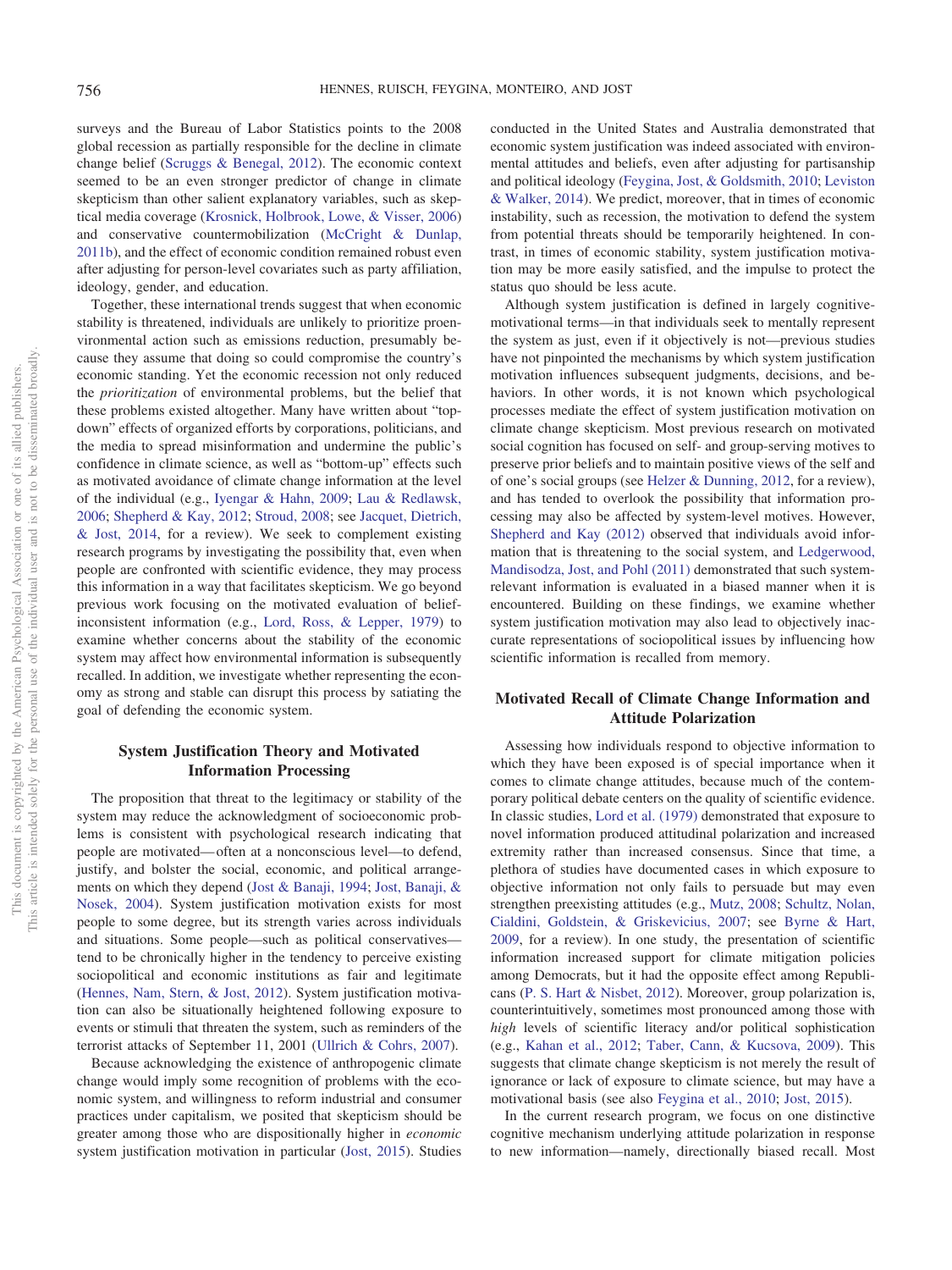previous research on motivated memory processes has examined either the selective retrieval of information stored in long-term memory (e.g., [Sanitioso, Kunda, & Fong, 1990\)](#page-13-17) or the suscepti-bility of memory to misleading information [\(Loftus & Hoffman,](#page-13-18) [1989\)](#page-13-18). We focused instead on the mechanism of directionally biased recall of information. Specifically, we hypothesized that system justification motivation would lead individuals to misremember evidence of anthropogenic climate change in a way that minimizes the problem, and that biased recall would facilitate increased skepticism. This would be broadly consistent with prior demonstrations of recall biases that were linked to system justification processes [\(Haines & Jost, 2000\)](#page-12-12) and the desire to believe in a just world [\(Callan, Kay, Davidenko, & Ellard, 2009\)](#page-12-13). In the present studies, we expected that belief in climate change would increase among low system justifiers following exposure to new scientific evidence, whereas belief in climate change would decrease among high system justifiers. We theorized that one mechanism involved in this process would be directionally motivated (or selectively reconstructed) recall of scientific information in a manner that justifies one's desired conclusion about climate change.

#### **Satiating System Justification Motivation**

To the extent that system justification shapes how information about anthropogenic climate change is processed—and does so in a way that moves citizens' perceptions away from the scientific consensus—it should be of value to design interventions that are capable of satiating this motivation. We therefore examined the possibility of satisfying system justification motivation by affirming the strength of the system (cf. [Liviatan & Jost, 2014\)](#page-13-19), emphasizing the success of the economic recovery rather than the recession. Much as self-affirmation interventions reduce self-serving biases in information processing [\(Cohen, Aronson, & Steele,](#page-12-14) [2000\)](#page-12-14), we hypothesized that opportunities for system affirmation (such as the expression of national commitment or patriotic allegiance) would reduce biased information processing caused by system-defensive motivation (see also [Liviatan & Jost, 2014\)](#page-13-19). We posited, on one hand, that satiating system justification motivation (leading individuals to believe that the economy had recovered) would reduce defensive processing of climate change information, especially for those who are chronically high in system justification motivation. On the other hand, we expected that threatening the system (leading individuals to believe that the economy is still in a recession) would increase system justification motivation, especially for those who are chronically low in system justification (cf. [Banfield, Kay, Cutright, Wu, & Fitzsimons, 2011\)](#page-12-15).

## **Current Research**

There were three primary goals of the current research program: In a pilot study, we sought to first establish that economic system justification motivation is an important antecedent of climate change attitudes. Second, we tested our primary hypothesis that economic system justification influences recall of scientific information about anthropogenic climate change, thereby facilitating skepticism (Studies 1 to 3). Third, we examined whether it was possible to satiate system justification motivation and attenuate its impact on information processing by exposing participants to encouraging information about the state of the economy (Study 3).

# **Pilot Study**

Before investigating the influence of economic system justification motivation on cognitive processing, we sought to establish that it is indeed a robust predictor of climate change attitudes. Based on our theoretical framework, public opinion data, and previous studies by [Feygina et al. \(2010\)](#page-12-8) and [Leviston and Walker](#page-13-12) [\(2014\),](#page-13-12) we conjectured that skepticism about climate change is at least partially the result of a desire to avoid or downplay threatening information about the economic system. We expected that the association between economic system justification and climate skepticism would be robust even after adjusting for general system justification; general, social, and economic conservatism; political partisanship; personal income; gender; and age. We also expected that economic system justification would mediate the association between political conservatism and climate change beliefs that has been observed in public polling data (e.g., [McCright & Dunlap,](#page-13-20) [2011a;](#page-13-20) [Pew Research Center, 2015a\)](#page-13-0). We tested this hypothesis by conducting secondary analyses of data from a previously published study [\(Hennes et al., 2012\)](#page-12-6).

# **Method**

Full description of the method and participants can be found in [Hennes et al. \(2012\).](#page-12-6) Participants were asked to complete the Economic System Justification Scale [\(Jost & Thompson, 2000\)](#page-13-21), which includes items such as "Economic positions are legitimate reflections of people's achievements" and "There are many reasons to think that the economic system is unfair" (reverse-coded). Items were measured on 9-point Likert-type response scales ranging from 1 (*strongly disagree*) to 9 (*strongly agree*), and were coded such that higher scores represented stronger economic system justification ( $\alpha = .87$ ). Participants also completed the Gen-eral System Justification Scale [\(Kay & Jost, 2003;](#page-13-22)  $\alpha = .86$ ), as well as single-item self-reports of their general, social, and economic political ideology. The dependent variable of interest was the participant's response on a 7-point scale to the question "Do you believe that global warming is anthropogenic (caused by human behavior)?"

#### **Results**

Descriptive statistics and intercorrelations for all study variables are summarized in [Table 1.](#page-3-0) As expected, bivariate correlations revealed that economic system justification, general system justification, political ideology, and partisanship were significantly associated with skepticism about climate change.

To determine the extent to which economic system justification remained a robust predictor of anthropogenic climate change after accounting for other variables, we conducted a multiple regression analysis. Consistent with expectations, economic system justification was negatively associated with belief in anthropogenic climate change, even after adjusting for demographic and other ideological factors (see [Table 2\)](#page-3-1). We conducted a mediation analysis using the bootstrapping technique outlined by [Preacher and Hayes \(2008;](#page-13-23) see also [Shrout & Bolger, 2002\)](#page-14-4). Consistent with the multiple regression analysis, we retained all covariates. When economic system justification was included in the model, conservatism was no longer a significant predictor of belief in climate change, and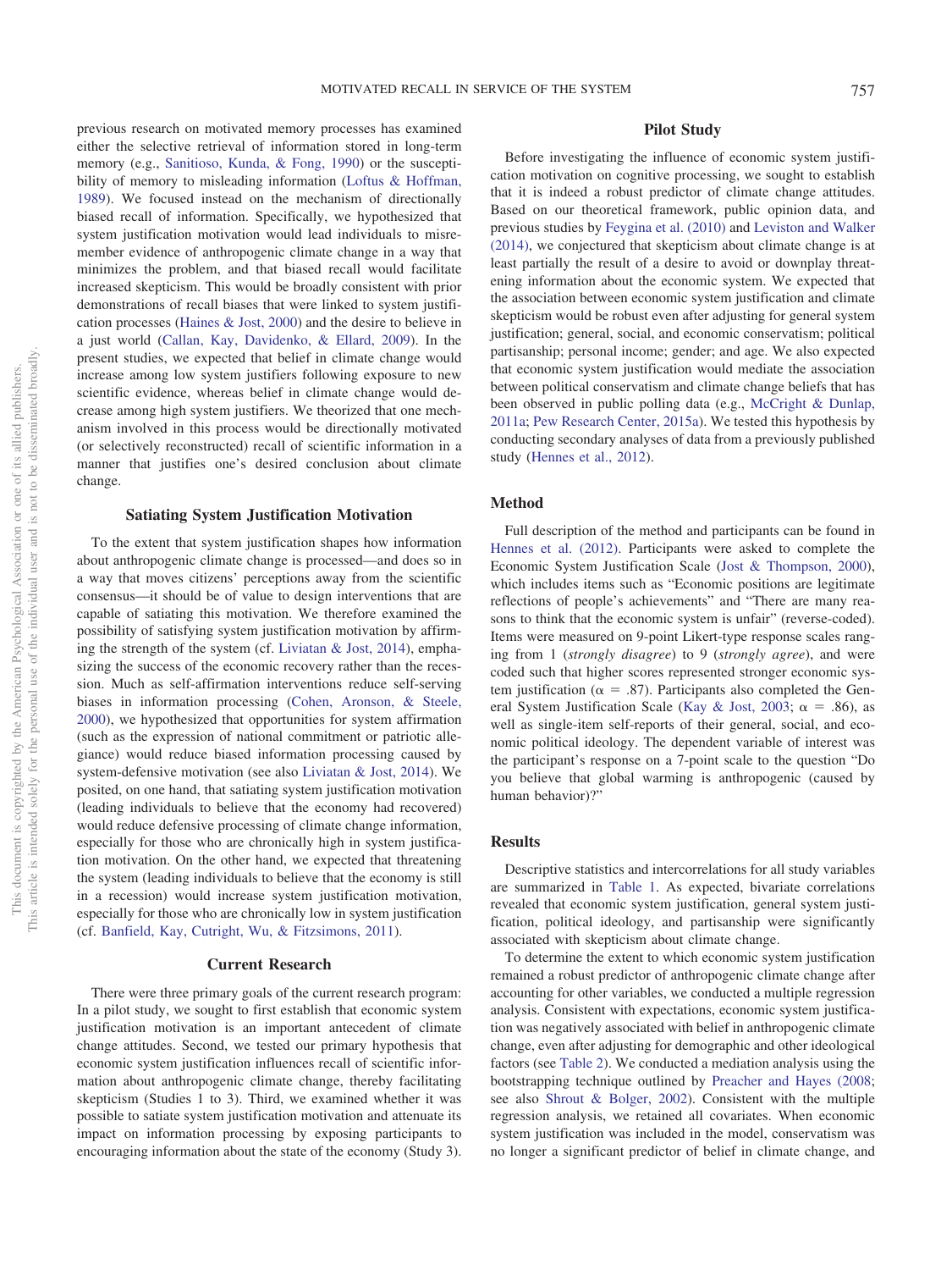<span id="page-3-0"></span>Table 1

| M    | SD   |           |          | 3        | 4        |          | 6        |     | 8      | 9      |
|------|------|-----------|----------|----------|----------|----------|----------|-----|--------|--------|
| 5.31 | 1.53 |           |          |          |          |          |          |     |        |        |
| 4.29 | 1.28 | $-.53***$ |          |          |          |          |          |     |        |        |
| 4.49 | 1.57 | $-.29***$ | $.62***$ |          |          |          |          |     |        |        |
| 3.94 | 2.09 | $-.41***$ | $.59***$ | $.36***$ |          |          |          |     |        |        |
| 4.47 | 2.18 | $-.35***$ | $.55***$ | $.36***$ | $.85***$ |          |          |     |        |        |
| 3.70 | 2.41 | $-.43***$ | $.60***$ | $.35***$ | $.88***$ | $.66***$ |          |     |        |        |
|      |      | $-.41***$ | $.53***$ | $.25***$ | $.64***$ | $.59***$ | $.64***$ |     |        |        |
| 2.33 | 1.07 | .08       | .05      | .08      | $-.01$   | .04      | $-.01$   | .13 |        |        |
| 32.6 | 13.0 | $-.04$    | .03      | $.15*$   | $.16*$   | .14      | .11      | .04 | .02    |        |
|      |      | $-.18*$   | .07      | .02      | .05      | .06      | .13      | .08 | $-.04$ | $-.09$ |
|      |      |           |          |          |          |          |          |     |        |        |

*Descriptive Statistics, Including Intercorrelations, of Study Variables (Pilot Study)*

*Note.* Construct 1 was measured on a 7-point scale; Constructs 2 to 6 were measured on 9-point scales. For ease of presentation, only participants selecting "Democrat" or "Republican" were included in the calculation of bivariate correlations with partisanship.<br>
" $p < .05$ . \*\*  $p < .01$ . \*\*\*  $p < .001$ .

the 95% unstandardized confidence interval of the indirect effect excluded  $0$  [ $-.30, -.10$ ] indicating statistical mediation (see [Fig](#page-4-0)ure  $1$ ).<sup>1</sup>

#### **Discussion**

We know from prior research that political ideology, partisanship, general and economic system justification, gender, and age are correlated with environmental attitudes [\(Feygina et al., 2010;](#page-12-8) [Leviston & Walker, 2014;](#page-13-12) [McCright & Dunlap, 2011a\)](#page-13-20). When all of these factors were entered into a multiple regression model, economic system justification remained a robust predictor of climate change beliefs, whereas political ideology and general system justification did not. A mediation analysis suggested that the tendency for conservatives to be more skeptical of climate change is consistent with a stronger motivation to justify the economic system. Having established economic system justification as a key variable of interest, we now turn to our primary research question:

<span id="page-3-1"></span>Table 2

*Multiple Regression of Belief in Anthropogenic Climate Change on Economic System Justification and Related Constructs (Pilot Study)*

|                                  | Step 1      |           | Step 2      |           |  |
|----------------------------------|-------------|-----------|-------------|-----------|--|
| Predictor                        | b(SE)       | β         | b(SE)       | β         |  |
| Intercept                        | 5.36(.10)   |           | 5.57(0.19)  |           |  |
| Economic system<br>justification | $-.58(.08)$ | $-.50***$ | $-.51(.13)$ | $-.43***$ |  |
| General system<br>justification  |             |           | .05(.09)    | .05       |  |
| General conservatism             |             |           | $-.07(.17)$ | $-.09$    |  |
| Economic conservatism            |             |           | .04(.10)    | .07       |  |
| Social conservatism              |             |           | $-.04(.11)$ | $-.06$    |  |
| Independent                      |             |           | .09(.24)    | .03       |  |
| Republican                       |             |           | $-.34(.37)$ | $-.09$    |  |
| Income                           |             |           | .10(.10)    | .07       |  |
| Age                              |             |           | .00(.01)    | .00       |  |
| Male                             |             |           | $-.45(.21)$ | $-.15^*$  |  |

*Note.* All predictors were grand-mean centered. For partisanship, "Democrat" was treated as the reference category, and responses of "Other" or "None" were treated as missing.  $SE =$  standard error.<br> $\binom{*}{}$  $p < .05.$  \*\*\*  $p < .001.$ 

Does economic system justification bias recall of information about anthropogenic climate change?

#### **Study 1**

In Study 1, we experimentally investigated whether economic system justification would bias recall of scientific evidence about climate change. We manipulated system justification motivation, presented participants with a news article about climate change, and then, without forewarning, asked them to recall information from the article. We expected that participants assigned to the high (vs. low) system justification condition would be more likely to exhibit recall biases that were consistent with skepticism about climate change.

#### **Method**

**Participants.** Fifty-seven undergraduates from New York University participated in this study for course credit. Participants provided informed consent and completed the study online.

**System dependence manipulation.** Participants were randomly assigned to either a high or low system dependence condition, in which they read a passage that emphasized the extent to which the American system either strongly or weakly determines major outcomes in citizens' lives. Individuals made to feel more dependent on the system are expected to defend it more strongly; this procedure has been used successfully in previous research to manipulate system justification motivation (e.g., [Kay et al., 2009;](#page-13-24) see [Kay & Friesen, 2011,](#page-13-25) for a review). An excerpt from the article read,

Trends over the last 50 years show that federal government policies have *enormously broad* [very limited] effects on the life and wellbeing of Americans. In terms of financial well-being, for instance, the

<sup>&</sup>lt;sup>1</sup> Our mediational model was guided by theory. At the same time, we also conducted additional analyses in which we treated economic system justification as the X variable and conservatism as the M variable. The indirect path in this model was not significant  $[-.52, .36]$ . However, the results of the alternative model should be interpreted with caution, because rearranging the order of the constructs in saturated models capitalizes on the relative variance of the variables and provides limited information about the "correct" directional pathway.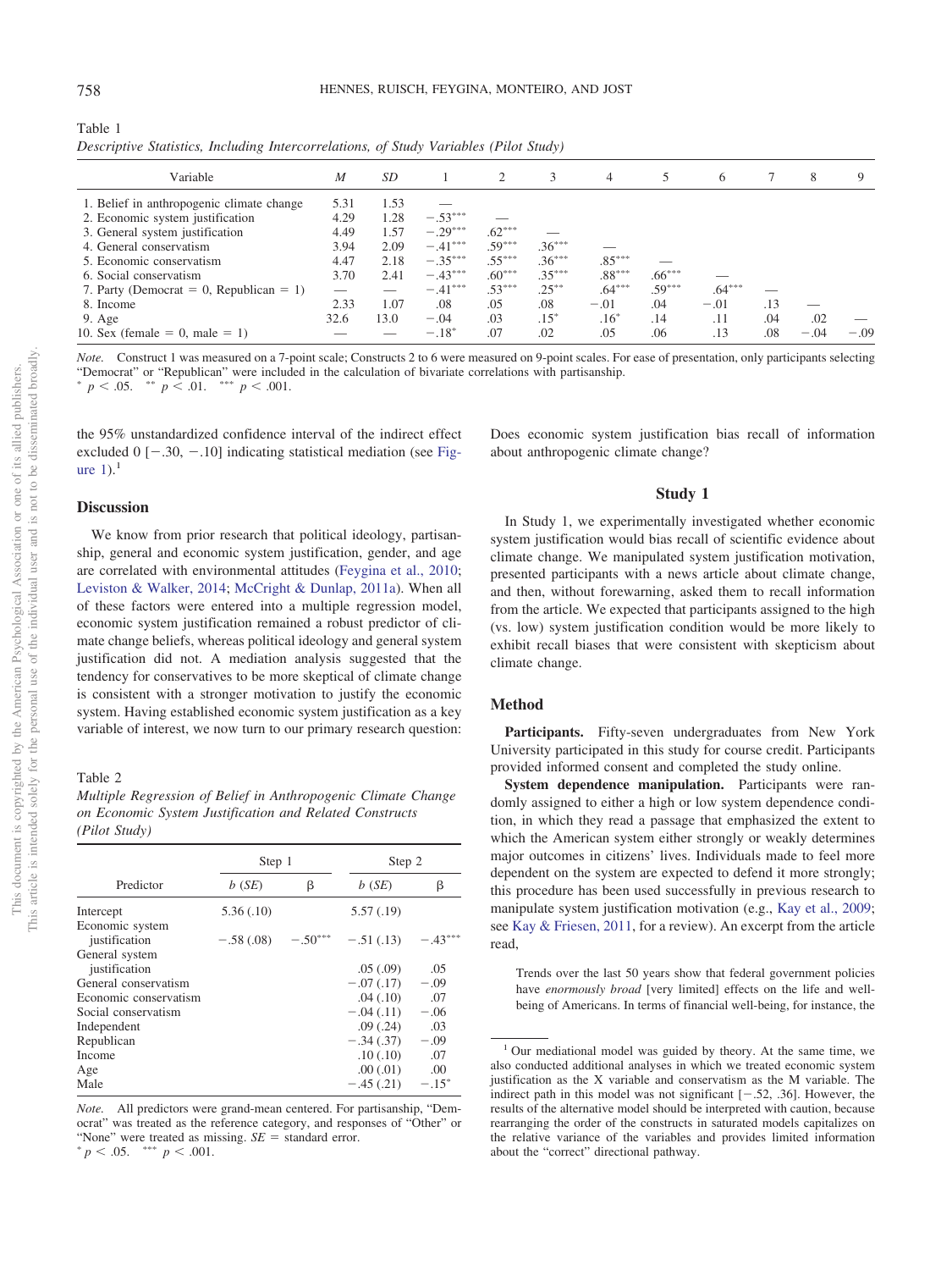

<span id="page-4-0"></span>*Figure 1.* Mediation of general political conservatism on belief in climate change by economic system justification (Pilot Study). Numerical entries are standardized regression coefficients for the full model. Dashed lines indicate nonsignificant paths,  $p > .05$ . 95% unstandardized confidence intervals of the indirect effect  $[-.30, -.10]$ . \*\*\*  $p < .001$ .

taxes you pay, the job and investment opportunities made available to you, the general state of the economy—to a large extent, these things are *under the control of* [rarely affected by] the federal government.

**Target article.** Participants were then asked to read a twopage article adapted from an actual Associated Press news story [\(Associated Press, 2010\)](#page-12-16). The article provided information regarding errors found in the 2007 IPCC report, statements by climate scientists supporting the credibility of climate science, and statements by prominent skeptics arguing that the errors reveal flaws in the research process. The article began,

Five glaring errors were discovered in one paragraph of the most authoritative report on global warming, forcing the Nobel Prizewinning panel of climate scientists who wrote it to apologize and promise to be more careful. The errors are in a 2007 report by the IPCC. All the mistakes appear in a subsection that suggests glaciers could melt away by the year 2035— hundreds of years earlier than the data actually indicate. The year 2350 apparently was transposed as 2035. The climate panel and even the scientist who publicized the errors said they are not significant compared with the entire report, nor were they intentional. And they do not negate the fact that glaciers are melting faster than ever . . . But the mistakes open the door for more attacks from climate change skeptics.2

The article was selected for a number of reasons. First, it contained several pieces of factual information. Second, it was authored by a relatively credible and politically neutral source, and participants learned that the story was reported through a variety of media outlets. It contained no references to political parties, officials, or policies. Third, it contained some information that supported and some information that challenged the occurrence of anthropogenic climate change.

**Recall of the scientific evidence for climate change.** Participants, without prior warning, were presented with two multiple-choice and two open-ended memory questions from the target article. Full text of the multiple-choice questions is shown in [Tables 3](#page-5-0) and [4.](#page-5-1) The open-ended questions were "According to the article on global warming, by what date did the IPCC erroneously report that the glaciers may be melted?" (correct answer  $= 2035$ ) and "What is the accurate date?" (correct answer  $= 2350$ ).

7-point scales ranging from 1 (*definitely not*) to 7 (*definitely*). The two items were averaged to create an index of system dependence,  $r(55) = .35, p < .01.$ 

All participants then received a written debriefing, were thanked for their participation, and received course credit.

#### **Results and Discussion**

**Manipulation check.** Participants assigned to the high system dependence condition reported stronger agreement with the system dependence statements  $(M = 4.47, SD = 0.87)$  than did those assigned to the low system dependence condition  $(M = 3.93,$  $SD = 1.17$ ,  $t(55) = -1.99$ ,  $p = .05$ .

**Recall of the scientific evidence for climate change.** As hypothesized, individuals assigned to the high (vs. low) system dependence condition exhibited recall biases consistent with climate change skepticism. Those assigned to the high system dependence condition were less likely to remember that three quarters of carbon emissions were estimated to be man-made,  $\chi^2(7)$  = 18.01,  $p = .01$ , Cramer's V = .58 (see [Table 3\)](#page-5-0). Everyone assigned to the high dependence condition who answered this item incorrectly reported that the degree of carbon emissions was *less* than three quarters. Participants assigned to the high (vs. low) dependence condition were also less likely to recall that the date error in the IPCC report was discovered by the climate scientists themselves,  $\chi^2(3) = 7.90, p < .05$ , Cramer's V = .39 (see [Table](#page-5-1) [4\)](#page-5-1). Planned comparisons revealed that individuals assigned to the high dependence condition were significantly more likely to answer (incorrectly) that "scientists who are skeptical of global warming, including an MIT professor" discovered the error than were those assigned to the low dependence condition ( $p < .05$ ). Most participants were able to correctly recall both the erroneous (2035) and accurate (2350) dates by which the glaciers described in the article were expected to melt. However, those assigned to the high (vs. low) dependence condition were marginally less

**Manipulation check.** To examine the degree to which participants felt dependent on the extant system, they were asked how much they agreed or disagreed with two items "The decisions and actions of the federal government affect me personally" and "Individual Americans' success depends on the government making good decisions" [\(Kay et al., 2009\)](#page-13-24). Answers were provided on

<sup>2</sup> The article presented to participants was nearly identical to the original, with the exception of the removal or substitution of pieces of information that referred to governmental bodies or countries with information that was system-neutral. For instance, in the original, IPCC is spelled out as "Intergovernmental Panel on Climate Change" and the glaciers were specified to be Himalayan. As a strong test of our hypothesis that individuals see climate change as inherently system-threatening, we sought to remove reference to economic and governmental systems from the climate change target article as much as possible. Full materials are available in the online supplemental materials.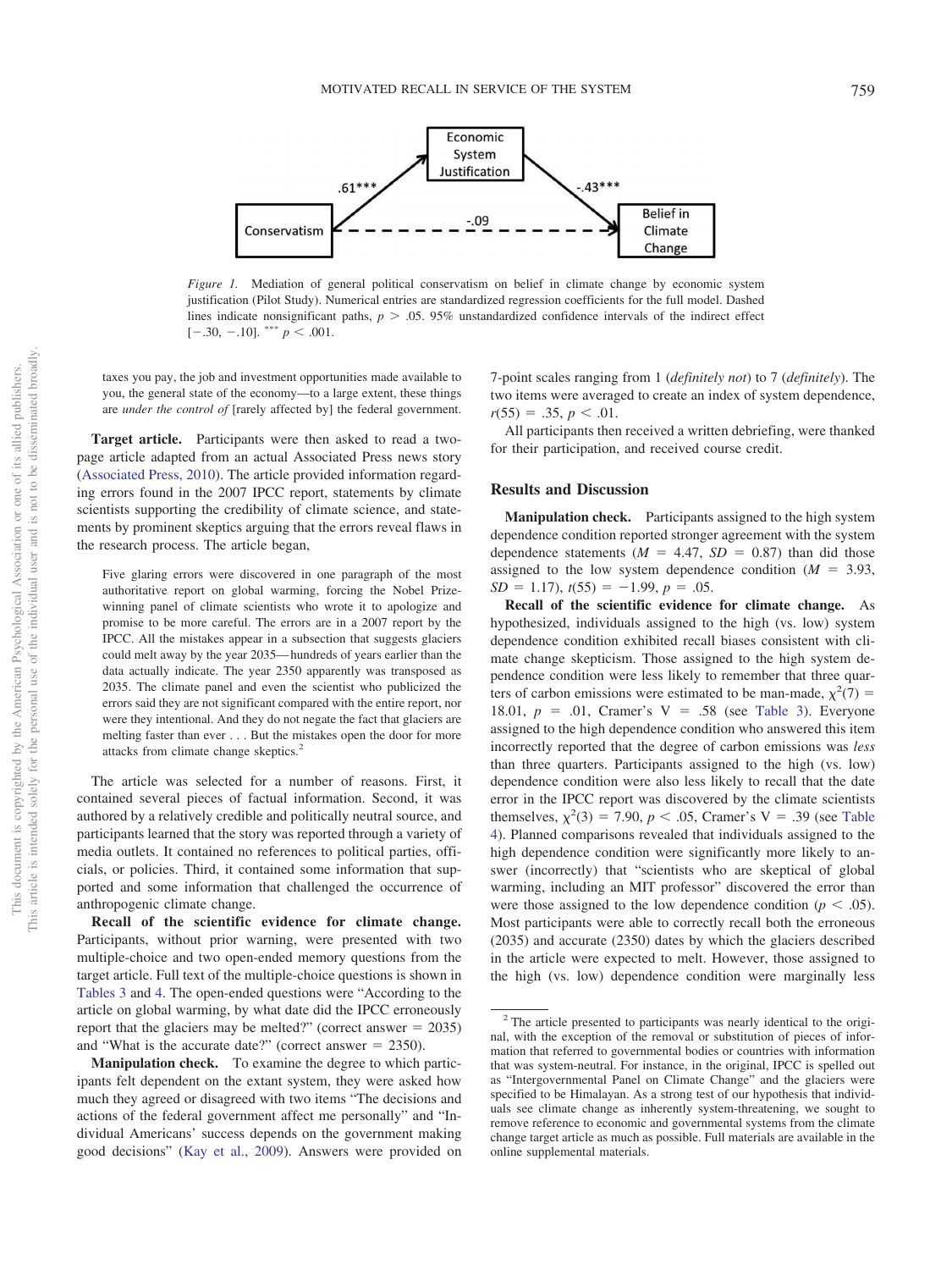*Distribution of Responses to the Question "According to the Article on Global Warming, What Fraction of Carbon Emissions Are Believed To Be the Product of Power Plants, Cars, or Trucks?" as a Function of System Dependence Condition (Study 1)*

| Condition              | 1/5     | 174     | 1/3   |         | 2/3     | 3/4      | 4/5  | None of<br>the above |
|------------------------|---------|---------|-------|---------|---------|----------|------|----------------------|
| High system dependence | $7.1\%$ | 14.3%   | 21.4% | $7.1\%$ | 21.4%   | $21.4\%$ | .0%  | 7.1%                 |
| Low system dependence  | .0%     | $4.0\%$ | 8.0%  | .0%     | $4.0\%$ | $64.0\%$ | 8.0% | 12.0%                |

*Note*. Percentages are within condition; the correct answer is indicated in bold.  $\chi^2(7) = 18.01$ ,  $p = .01$ .

likely to answer both questions correctly (80% vs. 96%,  $\chi^2[1]$  = 3.03,  $p < .09$ ; and 65.2% vs. 87.5%,  $\chi^2[1] = 3.25$ ,  $p < .08$ , respectively).

<span id="page-5-0"></span>Table 3

In summary, we found that situationally induced system justification motivation biased recall of climate change information. Individuals who were led to feel more dependent on the socioeconomic system were more likely to misremember information about climate change in a system-exonerating direction.

#### **Study 2**

In Study 2, we sought to establish whether one's dispositional level of system justification motivation may also modulate recall. If so, it would provide evidence that individuals engage in biased processing of environmental information in their day-to-day lives, even in the absence of a discrete motivational trigger. Moreover, we investigated the possibility that low as well as high system justifiers would engage in motivated information processing when it comes to the existence of climate change, leading to attitude extremity.

We also made several methodological improvements in order to rule out alternative explanations. To better control for potential differences in exposure to the target stimulus that could have occurred from participants failing to read the news article or reading it multiple times,<sup>3</sup> we exposed participants to clips taken from the televised newscast *The Agenda with Steve Paikin* [\(Blake,](#page-12-17) [Paikin, & TVO, 2010\)](#page-12-17). Exposure time to the video was fixed: Participants could not move to the next part of the experiment until the video was finished, and they could not rewind it or return to it later.

We also asked participants to answer a new set of recall items that used a continuous slider response scale with fixed minimum

<span id="page-5-1"></span>Table 4 *Distribution of Responses to the Question "Who Discovered the Date Error in the IPCC Report?" as a Function of System Dependence Condition (Study 1)*

| Condition              |       | В     |          |       |
|------------------------|-------|-------|----------|-------|
| High system dependence | 32.1% | 28.6% | $35.7\%$ | 3.6%  |
| Low system dependence  | 24.0% | 4.0%  | $60.0\%$ | 12.0% |

*Note*. Percentages are within condition; the correct answer is indicated in bold.  $\chi^2(3) = 7.90$ ,  $p < .05$ . A = A scholar at the Cato Institute; B = Scientists who are skeptical of global warming, including an Massachusetts Institute of Technology professor;  $C =$  Scientists who believe global warming is occurring, including an IPCC co-author;  $D = A$  writer for the Associated Press.

and maximum values. This allowed us to vary, across items, where on the scale each correct answer was located. It also restricted responses so that extreme outliers could not artificially distort the results. Importantly, this procedure also allowed us to aggregate responses to all recall questions to test the hypothesis that participants would demonstrate a consistent or cumulative bias *across* items. This procedure is described in more detail in the Method section.

The Associated Press article used in Study 1 provided a reasonably balanced perspective of both the strengths and weaknesses of climate science, but it also highlighted genuine errors made by climate scientists. It is possible that simply reminding participants of potentially damaging information about the conduct of climate science influenced their responses. Therefore, in Study 2, we exposed participants to information in which neither "side" of the debate was reported to have engaged in faulty practices.

To summarize, in Study 2, participants watched clips from a newscast, recalled information from the video, reported on their belief in climate change, and completed the Economic System Justification Scale. We expected that participants who were higher (vs. lower) in economic system justification would misremember the scientific information as indicating less dramatic evidence of climate change and that this recall bias would be associated with increased skepticism about the existence of climate change.

# **Method**

Participants. One hundred ninety-six U.S. residents were recruited through Amazon's Mechanical Turk to participate in a study about current events in exchange for \$0.50. One individual was excluded from analysis because she reported taking notes during the video, and eight were excluded because the video did not play properly. The remaining 187 participants (56% female) ranged in age from 18 to 70 years ( $M =$  $35, SD = 12$ ), and the modal income category was \$25,000 to \$50,000.

Practice video. We included a practice video to ensure that participants' display and audio settings were adjusted so that they could see and hear the target video on their web browser as soon as it began to play. After providing informed consent, participants were shown a test video of human hands and the spoken word "hello." They could replay this video as many times as necessary, but could not continue the study until they had correctly identified the image they saw and the word they heard. The target video

<sup>&</sup>lt;sup>3</sup> Data regarding time spent reading the target article in Study 1 was unavailable; however, participants did not differ by condition in the time it took them to complete the experiment as a whole,  $t(55) < 1$ .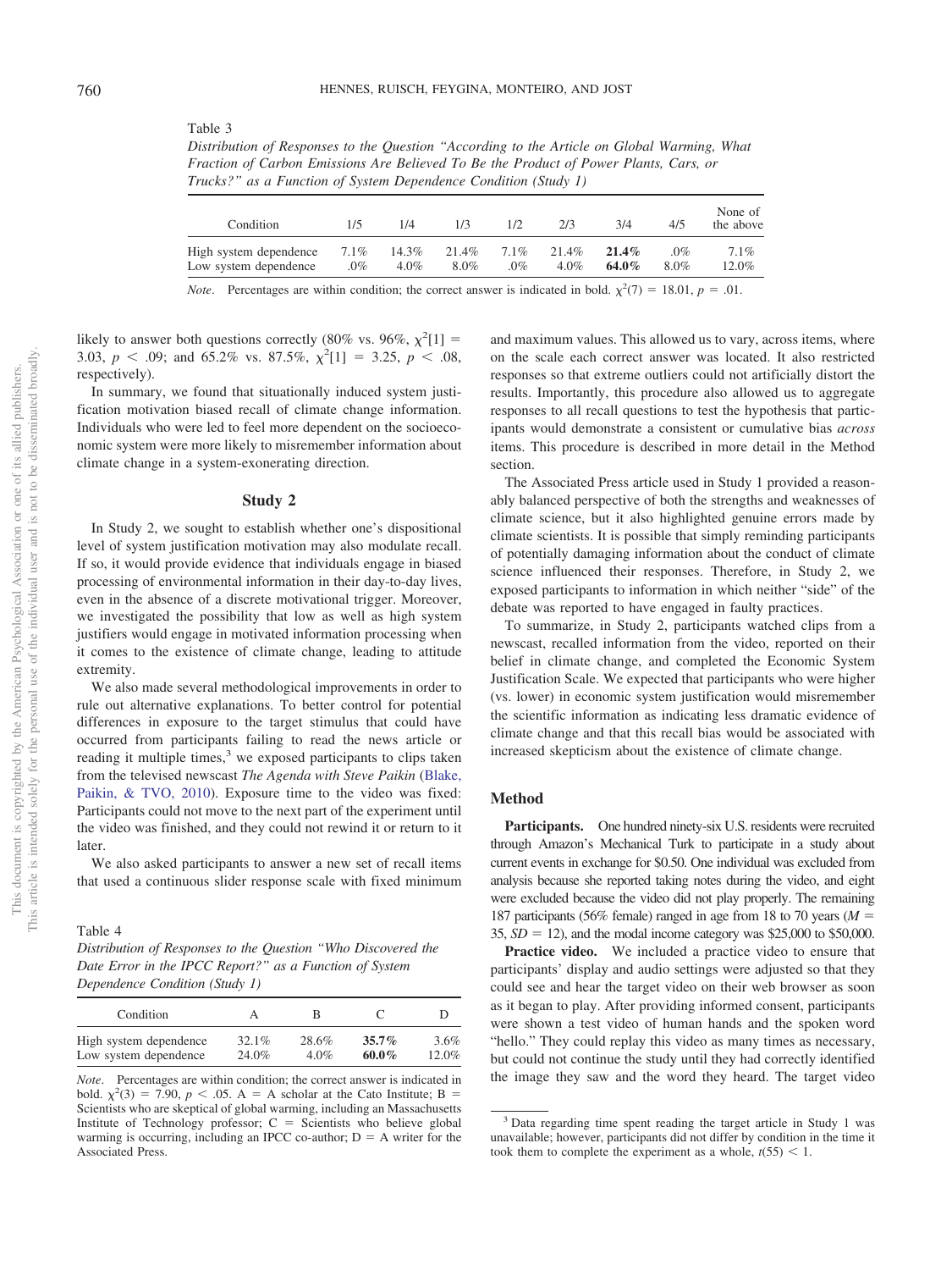started automatically on the following page and could not be restarted.

**Target video.** Participants were exposed to 5 min of edited clips from *The Agenda with Steve Paikin,* which originally aired March 9, 2010 [\(Blake et al., 2010\)](#page-12-17).<sup>4</sup> In the video, host Steve Paikin asked guest Richard Lindzen, a professor of atmospheric physics at the Massachusetts Institute of Technology (MIT) and a climate change skeptic, to respond to video excerpts of a National Aeronautics and Space Administration (NASA) documentary regarding the scientific evidence of anthropogenic climate change. As an example, the host aired a brief expert of the NASA video, which reported that the Earth's temperate had risen roughly one third of a degree in the last decade. The host then asked Professor Lindzen to respond to this report, and he responded, in part, "We're not talking about anything very large. It's a magnitude that almost all of us experience oh, I would say, 30 times as much each day." The alternation between NASA clips and responses by Professor Lindzen continues for the remainder of the target video.

**Recall of the scientific evidence for climate change.** Participants were asked, without forewarning, to recall five specific pieces of information concerning the scientific evidence summarized in the video clip. For instance, participants were asked, "According to the NASA video clip, by how many degrees Fahrenheit has the Earth's global average temperature risen in the last decade?" The response scale ranged from 0 to 1 degree (correct answer  $= 1/3$ ). Responses were coded such that higher scores indicated more serious evidence of climate change. Full text and response scales for the memory and attitude items for Studies 2 and 3 are shown in [Appendices A](#page-14-5) and [B.](#page-15-0) Because each item was measured on a different scale, items were standardized by subtracting the correct answer from each person's response and then dividing by the sample standard deviation for that item. We then created a composite measure of memory bias by averaging individuals' scores across the five standardized values. The resulting variable was normally distributed around a mean of .23  $(SD = .50)$ , ranging from  $-1.57$  to 1.56; it represents the magnitude of positive versus negative bias across the five questions.

**Belief in climate change.** Participants answered seven items, randomly presented, that assessed their belief in climate change, such as "Do you believe that global warming is anthropogenic (caused by human behavior)?" Items were measured on 7-point response scales and were coded so that higher scores represented stronger belief in climate change. Reliability was excellent ( $\alpha$  = .96), so responses were averaged to create an index of belief in climate change.

**Self-reported belief change.** Participants reported the degree to which the target video had changed their own beliefs about climate change with the item "Did the video make you believe that man-made global warming is occurring MORE or LESS than you believed it before watching the video?" on a 7-point response scale that ranged from  $-3$  (*believe in global warming much less now*) to 3 (*believe in global warming much more now*).

**Economic system justification.** Participants completed the Economic System Justification Scale [\(Jost & Thompson, 2000\)](#page-13-21).<sup>5</sup> Reliability was good ( $\alpha = .88$ ), so responses were average to create an index of economic system justification.

Participants completed a basic demographic questionnaire, received a written debriefing, and were paid and thanked.

<span id="page-6-0"></span>Table 5

*Descriptive Statistics, Including Intercorrelations, of Study Variables (Study 2)*

| Variable                         | М         | SD   |                    |           |         |
|----------------------------------|-----------|------|--------------------|-----------|---------|
| 1. Economic system justification | 4.42 1.33 |      |                    |           |         |
| 2. Recall bias                   | 23        | -50  | $-15$ <sup>*</sup> |           |         |
| 3. Belief in climate change      | 4.98      | 1.63 | $-51***$           | $20^{**}$ |         |
| 4. Self-reported belief change   | 4.00      |      | $-93 - 15^*$       | $21***$   | $37***$ |

*Note.* Economic system justification was measured on a 9-point scale. Belief in climate change and belief change were measured on 7-point scales. Recall bias was a standardized score centered at accuracy, and higher scores indicate responses consistent with anthropogenic climate change being a more serious problem.

 $p < .05.$  \*\*  $p < .01.$  \*\*\*  $p < .001.$ 

### **Results and Discussion**

Descriptive statistics for all study variables, including intercorrelations, are summarized in [Table 5.](#page-6-0) As hypothesized, individuals who scored higher on the Economic System Justification Scale recalled climate change information to be less serious, aggregating across all five items,  $b = -.06$ , standard error  $(SE) = .03$ ,  $\beta = -0.15$ ,  $t = -2.04$ ,  $p < 0.05$ . That is, high (vs. low) system justifiers recalled smaller increases in global temperatures, lower global sea levels, and less reliable historical data concerning climate change. Higher system justifiers were also more skeptical of climate change,  $b = -.61$ ,  $SE = .08$ ,  $\beta = -.50$ ,  $t = -7.78$ ,  $p <$ .001, and reported having become more skeptical about climate change after watching the target video,  $b = -.10$ ,  $SE = .05$ ,  $\beta = -15$ ,  $t = -2.00$ ,  $p < .05$ . Individuals who were one standard deviation below the mean on economic system justification reported that watching the video led them to believe more in climate change (predicted value  $=$  4.14), whereas individuals one standard deviation above the mean on economic system justification reported believing less in climate change after watching the video than before (predicted value  $= 3.86$ ), indicating attitude polarization. A test of the indirect effect of economic system justification on self-reported belief change via recall of scientific evidence also indicated significant mediation (95% confidence interval of the indirect effect  $[-.06, -.001]$ ; [Figure 2\)](#page-7-0).

The results of Study 2 provide additional evidence that system justification motivation influences cognitive processing of information regarding anthropogenic climate change. Individuals who were higher in economic system justification were more likely to misremember scientific evidence from the news video in a direction that facilitated skepticism. Recall bias, in turn, significantly predicted the degree and direction of self-reported belief change following exposure to the newscast, increasing polarization.

#### **Study 3**

The results of Study 2 suggest that individual differences in economic system justification motivation are associated with in-

<sup>4</sup> The 5-min excerpt used for this study is archived by the authors at [https://player.vimeo.com/video/109090815.](https://player.vimeo.com/video/109090815) <sup>5</sup> We asked participants to complete the Economic System Justification

Scale at the end of the study to avoid priming economic concerns and, in doing so, artificially heightening the associations among constructs of interest.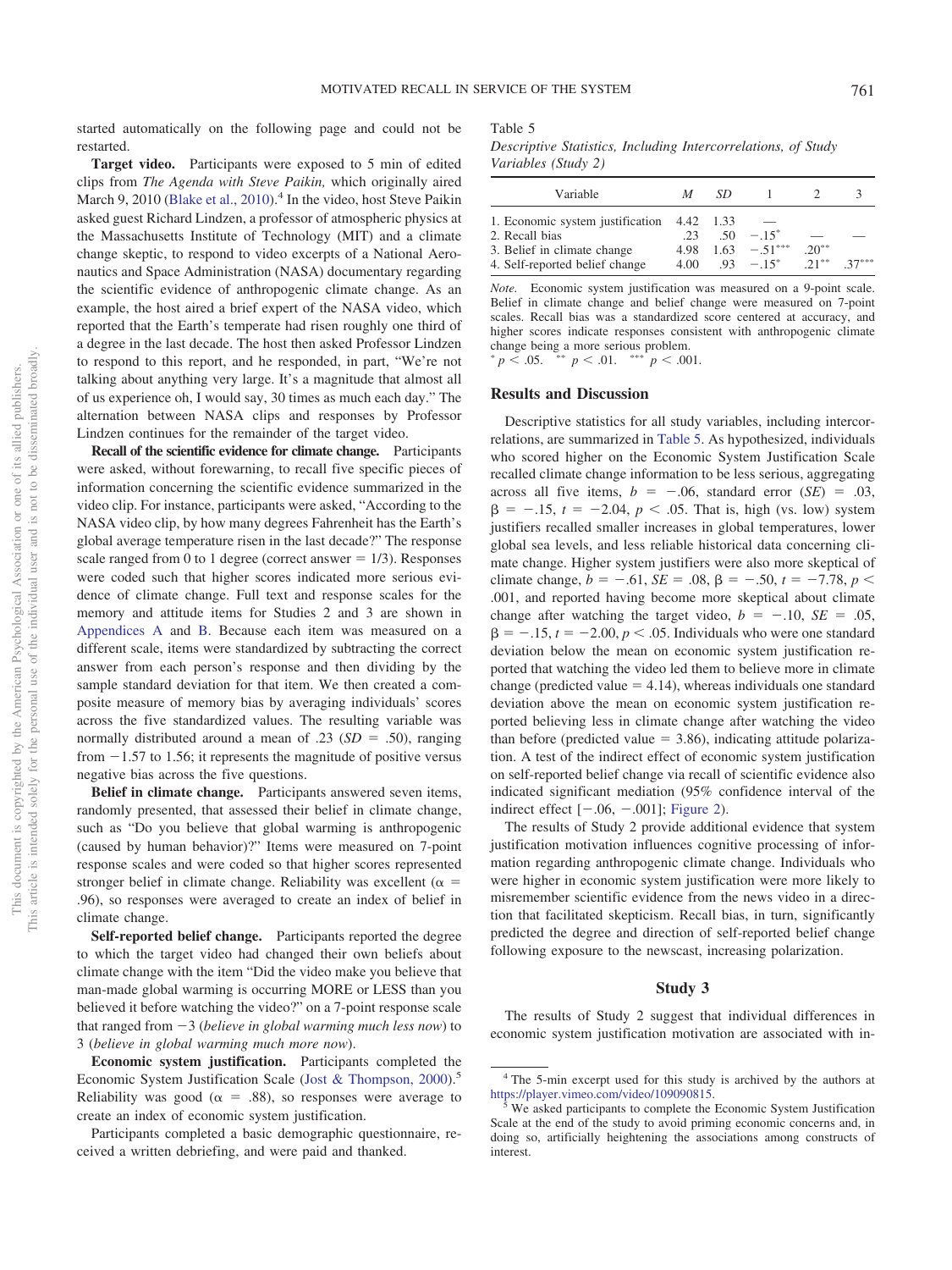

<span id="page-7-0"></span>*Figure 2.* Mediation of economic system justification on self-reported change in belief in climate change by recall of scientific evidence (Study 2). Numerical entries are standardized regression coefficients for the full model. 95% unstandardized confidence interval of indirect effect  $[-.06, -.001]$ . Higher scores on "recall of scientific evidence" indicate responses consistent with anthropogenic climate change being a more serious problem.  $p < .05$ .

formation processing about climate change, and that the processing of new scientific information can influence downstream attitude change. In Study 3, we sought to investigate more directly the psychological mechanism theorized to be responsible for the association between system justification and recall of information about climate change—namely, concerns about threats to the stability of the economy. This study also provided an opportunity to investigate a possible intervention strategy designed to break the link between system justification and biased information processing.

More specifically, we developed two versions of an audio podcast in which the host reported evidence suggesting that the U.S. economy was either still in— or had recovered from— economic recession. After participants listened to one of the podcasts (or were assigned to a no-podcast control condition), they were exposed to a video reporting information about climate change. As in Study 2, participants were asked, without forewarning, to recall evidence from the target video, report on their belief in climate change, and complete the Economic System Justification Scale.

Although providing "balanced" information about climate change in Studies 1 and 2 was useful in minimizing reactance to the information presented, it has been suggested that reporting evidence about climate change in this way may contribute to skepticism and perpetuate the perception that scientists are divided on this issue (e.g., [Boykoff & Boykoff, 2004;](#page-12-18) [Butler & Pidgeon,](#page-12-19) [2009;](#page-12-19) [Corbett & Durfee, 2004;](#page-12-20) [Malka, Krosnick, Debell, Pasek, &](#page-13-26) [Schneider, 2009\)](#page-13-26). Therefore, rather than showing the *The Agenda* video, which provided excerpts from a NASA documentary as well as comments by a climate change skeptic, in Study 3 we located the original NASA documentary and exposed participants to this 6-min video in full.

We expected that participants who were assigned to the control condition would demonstrate patterns of effects similar to those observed in Study 2. That is, we hypothesized that individuals who scored higher in economic system justification would misremember the scientific evidence as indicating that climate change is less severe, and this would be associated with more negative selfreported belief change. We hypothesized that participants who were exposed to the economic recession condition would exhibit an increase in system justification motivation, leading to recall that would downplay the severity of climate change, particularly among low system justifiers. By contrast, we hypothesized that exposure to the economic recovery message would satisfy system justification motivation and lead high system justifiers to recall the

evidence of climate change to be more severe than in the other conditions (cf. [Banfield et al., 2011\)](#page-12-15). In other words, we predicted that the economic recession condition would "turn low system justifiers into high system justifiers," whereas the economic recovery condition would "turn high system justifiers into low system justifiers."

#### **Method**

**Participants.** Two hundred twenty-four undergraduates from New York University participated in this study in exchange for course credit. Participants were informed that the researchers were interested in how people respond to information about current events from different types of sources, and that they would be asked to respond to some excerpts from newspaper, TV, and/or radio reports. Twenty-one individuals reported taking notes during the video and were therefore excluded from analysis. The remaining 203 participants (70% women) ranged in age from 18 to 24 years  $(M = 19, SD = 1.15)$ , and their families' modal household income category was \$100,000 to \$250,000.

**Practice video.** After providing informed consent, participants viewed the same practice video and responded to the same two questions used in Study 2 to ensure that their display and audio settings were properly adjusted.

**State of the economy manipulation.** Participants were randomly assigned to one of three state-of-the-economy conditions: economic recession, economic recovery, or a no-podcast control. Participants assigned to the noncontrol conditions listened to one of two versions of a podcast written and recorded for this study by the authors. In the podcast, the host discussed evidence that the U.S. economy was either still in a recession or had successfully recovered from it. In each case, the host reported actual data regarding the state of the economy and read an authentic quote from an individual regarding his job search experience (see [Ap](#page-16-0)[pendix C](#page-16-0) for full text and citations). The podcast started automatically and participants were unable to restart or rewind it. To ensure that participants had attended to the podcast, they were asked to summarize the main argument made by the host in one sentence. Participants assigned to the control condition did not listen to a podcast; instead, they proceeded directly from the practice video to the target video.

**Target video.** Participants were exposed to a 6-min video from NASA presenting evidence of anthropogenic climate change. The video, entitled *Piecing Together the Temperature Puzzle*, was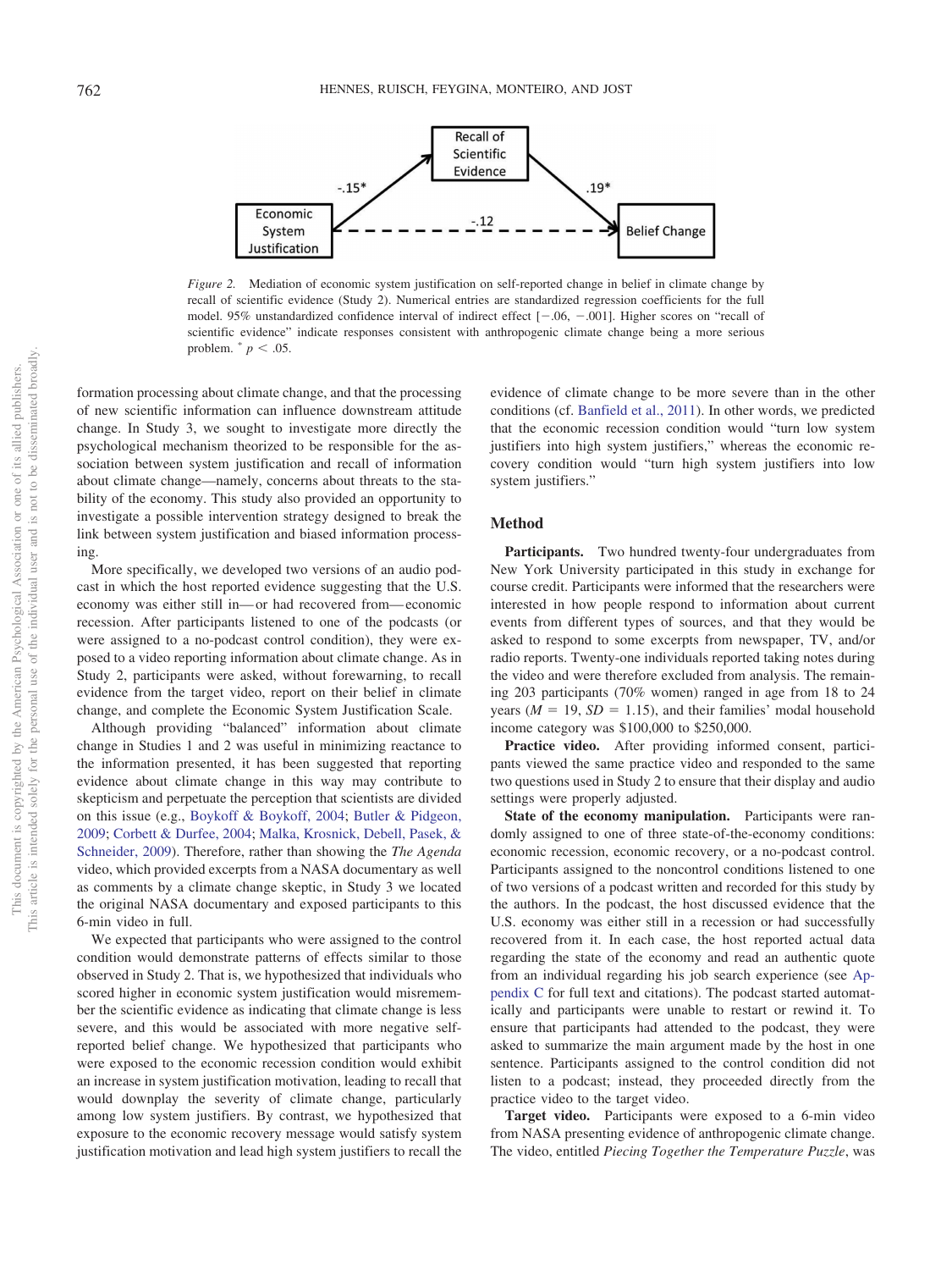the same video excerpted by *The Agenda* and used as part of the target stimulus in Study 2. It is publicly available through NASA's website [\(NASA/Goddard Space Flight Center, 2010\)](#page-13-27). Unlike Study 2, in which participants viewed clips of the NASA video mixed with a discussion between the TV host and a climate change skeptic, participants in Study 3 simply watched the NASA video in its entirety.

**Manipulation check.** To measure participants' perceptions of the state of the economy, we asked them to respond to three items. The first item was "How strong do you believe the current economy to be?" Answers were given on a 7-point scale that ranged from 1 (*extremely weak*) to 7 (*extremely strong*). The second item was "How stable do you believe the current economy to be?" Answers were given on a scale ranging from 1 (*extremely unstable*) to 7 (*extremely stable*). The third item was "What state best describes your perception of the current American economy?" Answers were given on a scale ranging from 1 (*still in a recession*) to 7 (*completely recovered*). Reliability was good ( $\alpha = .82$ ), so responses were averaged to create an index of perception of the economy.

**Recall of the scientific evidence for climate change.** As in Study 2, participants were asked, without forewarning, to recall several specific pieces of information concerning the scientific evidence summarized in the video clip. The same questions asked in Study 2 were used in Study 3 (with the exception of the question about Professor Lindzen, who does not appear in the video presented in Study 3). Participants were also asked four additional questions from the NASA video, such as "According to the video, by how many square miles has arctic summer sea ice declined in the last decade?" The response scale ranged from 0 to 500,000  $(correct answer = 300,000 square miles; Appendix A). Responses$  $(correct answer = 300,000 square miles; Appendix A). Responses$  $(correct answer = 300,000 square miles; Appendix A). Responses$ were coded so that higher scores indicated the evidence for climate change was more serious. As in Study 2, a composite standardized score was created, which ranged from  $-.72$  to 1.75 ( $M = .21$ ,  $SD = .34$ ).

**Self-reported belief change.** Participants answered three items that assessed the degree to which they believed the target video had changed their climate-related beliefs, such as, "How did the video affect your belief that man-made global warming is occurring?" Answers were given on a 7-point scale that ranged from 3 (*I believe in global warming much less now than I did before I watched the video*) to 3 (*I believe in global warming much more now than I did before I watched the video*; see [Appendix B\)](#page-15-0). Reliability was good ( $\alpha = .75$ ), so responses were averaged to form an index of self-reported belief change.

Finally, participants completed the Economic System Justification Scale ( $\alpha = .81$ ),<sup>6</sup> provided demographic information, and were asked if they had taken notes during the NASA video. Participants received a written debriefing and were given course credit and thanked.

#### **Results and Discussion**

**Manipulation check.** As expected, the manipulation significantly affected participants' perception of the state of the economy,  $F(2, 201) = 5.87$ ,  $p < .01$ . Participants assigned to the economic recovery condition reported believing that the economy was significantly stronger, more stable, and had recovered more  $(M = 4.20, SD = 1.00)$  compared with those assigned to the

economic recession condition,  $(M = 3.61, SD = 0.94)$ ,  $t(201) =$  $3.41, p = .001$ , and somewhat stronger compared with those in the control condition ( $M = 3.95$ ,  $SD = .95$ ),  $t(201) = 1.55$ ,  $p = .12$ . Participants assigned to the recession condition perceived the economy to be significantly weaker than did those assigned to the control condition,  $t(201) = -2.07$ ,  $p < .05$ <sup>7</sup>

**Recall of the scientific evidence for climate change.** We first examined the effect of the experimental manipulation on the association between economic system justification and recall of information presented in the NASA video by regressing participants' aggregate recall score on economic system justification (centered), condition (dummy coded with the control condition as the reference condition), and their interaction. Omnibus effects are summarized in [Table 6.](#page-9-0) As hypothesized, we observed a significant interaction between economic system justification and experimental condition.

To interpret these effects, we examined simple slopes. For participants assigned to the control condition, results replicated Study 2: Economic system justification significantly predicted recall of scientific information to indicate that climate change is a less serious problem,  $b = -.08$ ,  $SE = .03$ ,  $\beta = -.23$ ,  $t = -2.32$ ,  $p < .05$ . Consistent with theoretical expectations, the effect of economic system justification on recall was attenuated by the presentation of messages stating either that the economy was in recession,  $b = -.002$ ,  $SE = .05$ ,  $\beta = -.01$ ,  $t < 1$ , or in recovery,  $b = .06$ ,  $SE = .04$ ,  $\beta = .16$ ,  $t = 1.25$ ,  $p = .21$ . Examination of the simple effects at  $\pm 1$  standard deviation from the mean on economic system justification revealed that assignment to the economic recession (vs. control) condition significantly lowered recall scores for low system justifiers,  $b = -.16$ ,  $SE = .08$ ,  $\beta = -.22$ ,  $t = 2.00, p < .05$ , but it had no effect on high system justifiers,  $b = -0.01$ ,  $SE = 0.09$ ,  $\beta = -0.02$ ,  $t < 1$ . At the same time, assignment to the economic recovery (vs. control) condition significantly heightened recall scores for high system justifiers,  $b =$ .15,  $SE = .08$ ,  $\beta = .20$ ,  $t = 1.99$ ,  $p < .05$ , but it had no effect on low system justifiers,  $b = -.11$ ,  $SE = .08$ ,  $\beta = -.15$ ,  $t = -1.36$ ,  $p = .18$  (see [Figure 3\)](#page-9-1).

In summary, being led to believe that the economy was in a state of recession led low system justifiers to process information more like high system justifiers—recalling the evidence for climate change in a manner that decreased its severity. By contrast, being led to believe that the economy was in a healthy state of recovery appeared to be effective in leading high system justifiers to process information more like low system justifiers—recalling the evidence for climate change in a manner that increased its severity.

**Effect of recall of scientific evidence on belief change.** As in Study 2, we examined whether recall of the scientific evidence reported in the video mediated the association between economic system justification and self-reported belief change. We also examined whether exposure to messages about the state of the economy would moderate this process. To do so, we conducted a moderated mediation analysis. For participants who were assigned to the control condition, we replicated the pattern of effects from

<sup>6</sup> Scores on the Economic System Justification Scale did not differ as a function of experimental condition,  $F(2, 199) = 1.16$ ,  $p =$ 

 $\frac{3}{2}$  Economic system justification did not moderate the effect of experimental condition on perception of the state of the economy,  $ts < 1$ .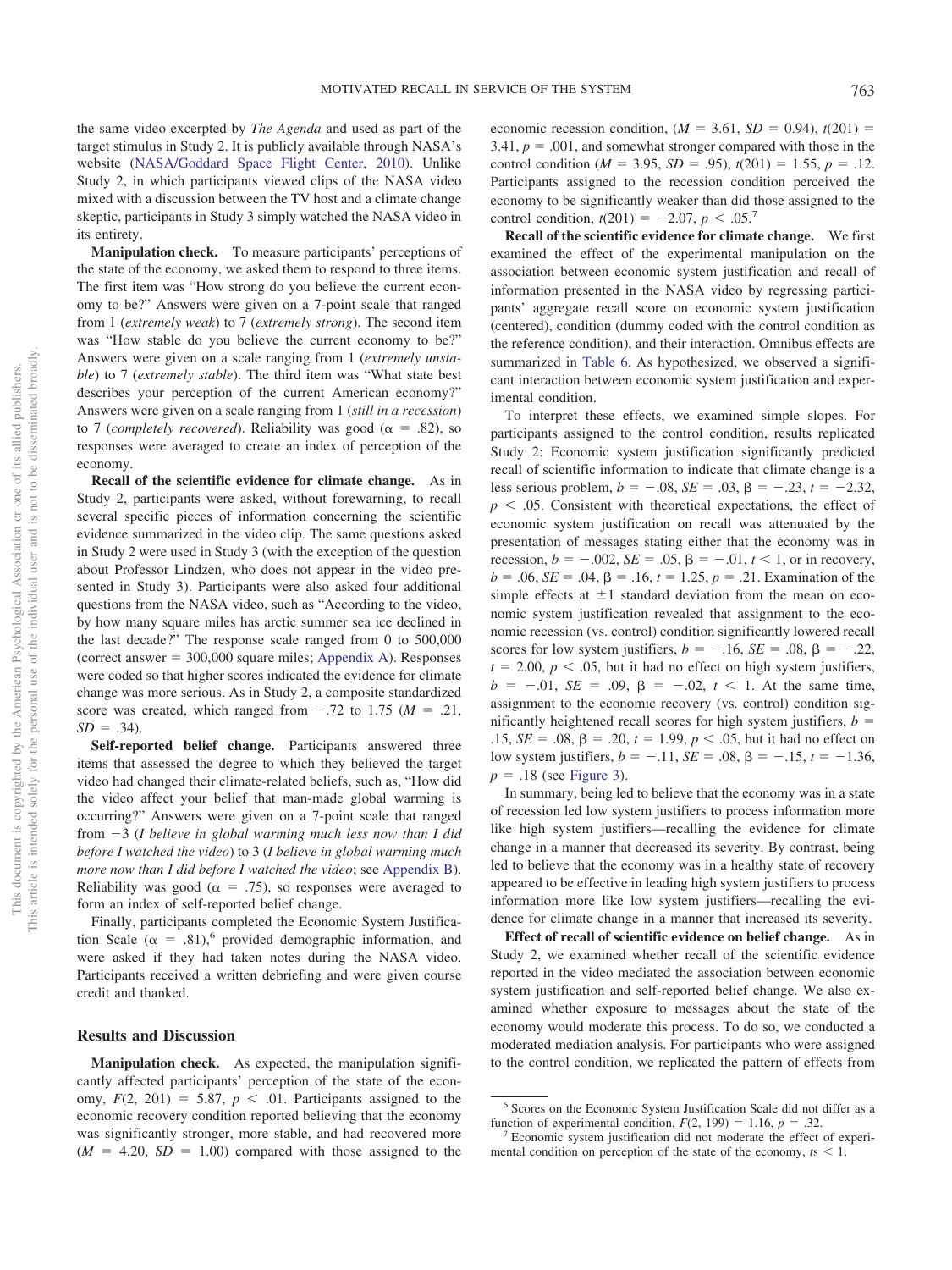<span id="page-9-0"></span>Table 6

*Multiple Regression of Belief in Anthropogenic Climate Change on Economic System Justification and Experimental Condition (Study 3)*

| Predictor                                        | b(SE)       | ß       |
|--------------------------------------------------|-------------|---------|
| Intercept                                        | .22(.04)    |         |
| Economic system justification                    | $-.08(.03)$ | $-.23*$ |
| Recession condition                              | $-.09(.06)$ | $-.12$  |
| Recovery condition                               | .02(.06)    | .03     |
| Economic System Justification $\times$ Recession | .08(.06)    | .10     |
| Economic System Justification $\times$ Recovery  | .13(0.06)   | $22^*$  |

*Note.* Economic system justification was grand-mean centered. The control condition was the reference condition.  $SE =$  standard error.  $p < .05$ .  $p < .001$ .

Study 2: Economic system justification significantly predicted recall of scientific information about climate change to be less serious, which in turn was associated with more negative selfreported belief change,  $90\%$  confidence interval  $[-.13, -.002]$ . For participants assigned to the recovery or recession conditions, by contrast, economic system justification was not significantly related to recall of scientific information about climate change, nor was recall associated with belief change. The effect of economic system justification on belief change was nonsignificant, and the 95% confidence interval of the indirect effect was also nonsignificant (recovery  $[-.07, .02]$ ; recession  $[-.05, .03]$ ; see [Figure 4\)](#page-10-0).

In Study 3, we replicated the pattern of effects observed in Study 2 for participants assigned to the control condition. Specifically, economic system justification predicted recall of recently learned information about climate change to be less serious, and this, in turn, was associated with an increase in skepticism about the existence of climate change. These associations were eliminated for participants led to believe that the economy was either in a state of recovery or still in a recession. Being told that the economy had recovered from the economic

recession had no significant effect on information processing for low system justifiers, but it led high system justifiers to recall the evidence for climate change to be more serious. In contrast, being told that the economy remained in a recession had no effect on high system justifiers, but led low system justifiers to recall the evidence as less serious. As a result, economic system justification no longer predicted belief change about the existence of climate change.

#### **General Discussion**

In three studies, we observed that individuals' levels of motivation to justify the economic system consistently affected memory for scientific evidence of climate change. This, in turn, was associated with increased climate change skepticism. However, when they were led to believe that the economy was strong and stable, high and low system justifiers no longer differed in their recall of information about climate change. Taken in conjunction, these findings suggest that individuals are not merely ignorant of the evidence for climate change (cf. [Kahan et al., 2012\)](#page-13-16). Rather, they may be motivated to manipulate their informational landscape in a manner that fulfills the need to maintain and justify the societal status quo [\(Jost, 2015\)](#page-12-7). More broadly, this research suggests that one reason why individuals come to hold such different attitudes and beliefs about social and political issues may be because psychological motives lead them to process information about those issues differently. In this project, we sought to shed some light on why climate change education and activism programs are frequently ineffective when it comes to combating skepticism. Our findings point to several potential directions for intervention research aimed at fostering objective processing of scientific information.

#### **Contributions of the Current Research**

This research program aims to make basic and applied contributions to the literatures on political reasoning, motivated social cognition, system justification, science communication, and environmental attitudes. First, our analysis offers a nuanced consider-



<span id="page-9-1"></span>*Figure 3.* Effect of the perceived state of the economy on the association between economic system justification and recall of scientific evidence of climate change (Study 3). Higher scores on "aggregate recall of scientific evidence" indicate responses consistent with anthropogenic climate change being a more serious problem. Brackets indicate simple effect significance tests at  $+/-1$  standard deviation from the mean.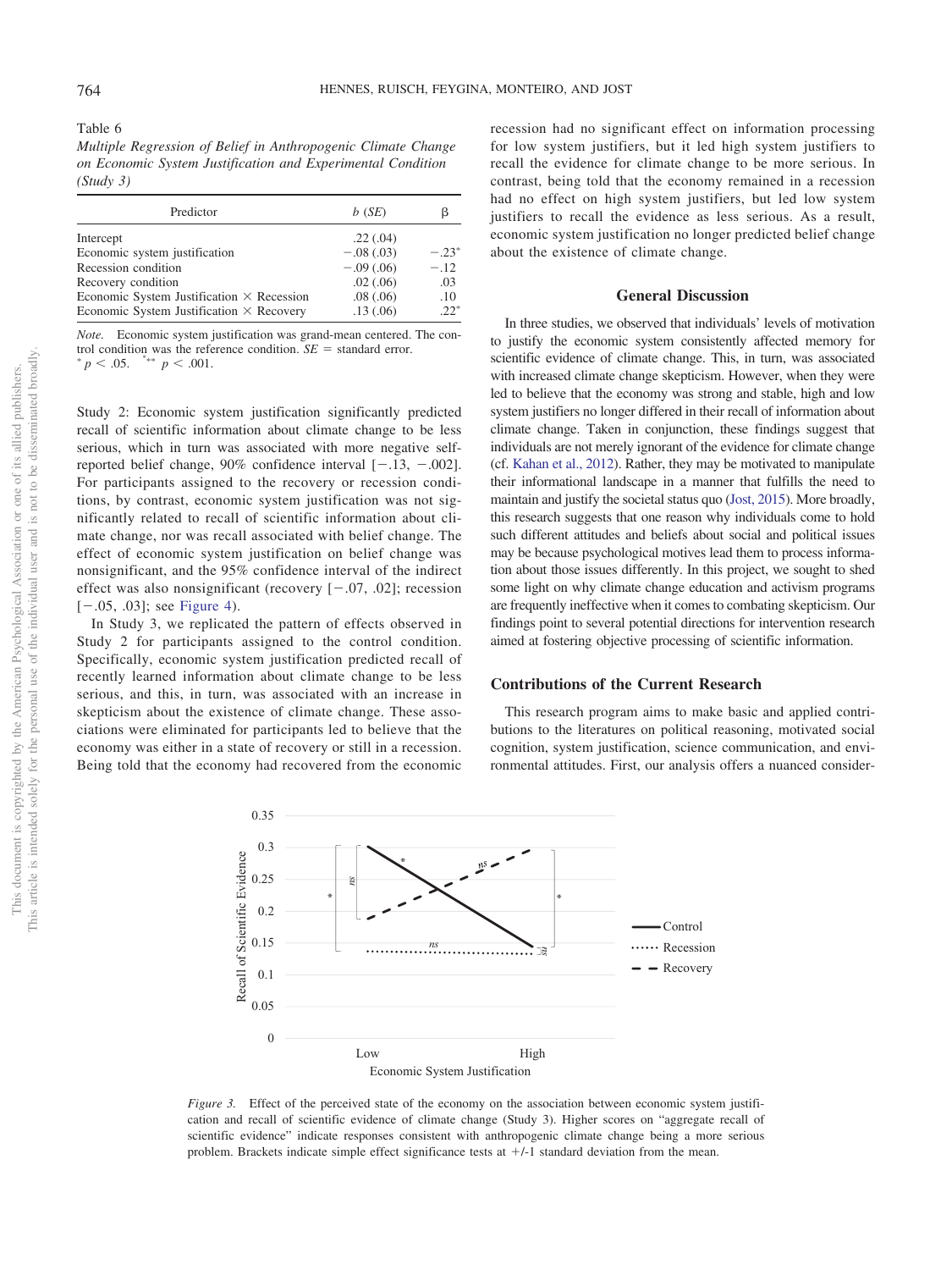#### **Control Condition**



<span id="page-10-0"></span>*Figure 4.* Mediation of economic system justification on self-reported change in belief in climate change by recall of scientific evidence, as moderated by perceived state of the economy (Study 3). Numerical entries are standardized regression coefficients. 90% unstandardized confidence interval of indirect effect for control condition  $[-13, -002]$ . 95% unstandardized confidence interval of indirect effect for recovery condition  $[-.07, .02]$ . 95% unstandardized confidence interval of indirect effect for recession condition  $[-.05, .03]$ . Higher scores on "recall of scientific evidence" indicate responses consistent with anthropogenic climate change being a more serious problem.  $\frac{1}{p}$   $p < .10$ .  $\frac{1}{p}$   $p < .05$ .  $\frac{1}{p}$   $p < .01$ .

ation of the psychological underpinnings of ideological variability in resistance to change (see also [Jacquet et al., 2014\)](#page-12-3). Although several previous studies have demonstrated that political ideology is linked to environmental attitudes (e.g., [Allen, Castano, & Allen,](#page-12-21) [2007;](#page-12-21) [Borick & Rabe, 2010;](#page-12-22) [Guber, 2013;](#page-12-23) [Heath & Gifford, 2006;](#page-12-24) [McCright & Dunlap, 2011a,](#page-13-20) [2011b\)](#page-13-8), there has been relatively little investigation into why this is the case. Previous work has proffered explanations such as the "top-down" persuasive impact of messages from party elites (see [Guber, 2013,](#page-12-23) for a review) or efforts by conservative think tanks to undermine climate science (e.g., [Mc-](#page-13-28)[Cright & Dunlap, 2010\)](#page-13-28), as well as "bottom-up" effects of the individual's moral and cultural values on perceptions of environmental risk (e.g., [Feinberg & Willer, 2013;](#page-12-25) [Kahan, Jenkins-Smith,](#page-13-29) [& Braman, 2011\)](#page-13-29). The present research program offers a complementary, motivational analysis of climate change skepticism. This approach can account for the decline in climate change belief observed in public opinion polls during the economic recession [\(Scruggs & Benegal, 2012\)](#page-13-6). It also helps to explain why, despite substantial political polarization, significant proportions of Democrats and liberals remain skeptical about anthropogenic climate change.

Second, the current research builds on findings by [Ledgerwood](#page-13-13) [et al. \(2011\)](#page-13-13) and [Shepherd and Kay \(2012\),](#page-13-10) which suggest that situational threats to the legitimacy or stability of the social system influence selective exposure to and evaluation of information about the system. Furthermore, this research extends current conceptions of motivated social cognition as a self-and group-serving process by which people maintain prior beliefs and bolster their in-groups, to demonstrate that cognition may also be affected by both chronic and situational system-serving needs [\(Liviatan &](#page-13-19) [Jost, 2014\)](#page-13-19). This implies that individuals might engage in motivated information processing even when doing so conflicts with prior beliefs as well as individual or collective self-interest (see [Jost, Hennes, & Lavine, 2013,](#page-13-30) for a review).

Third, although a good deal of research has documented instances in which motivation influences perceptual representation (e.g., [Balcetis & Dunning, 2006\)](#page-12-26), information gathering (e.g., W. [Hart et al., 2009\)](#page-12-27), and the evaluation of information (e.g., [Lord et al., 1979\)](#page-13-11), there has been less attention devoted to the study of motivational biases in recall. Most studies of motivated processes in memory have focused on the selective retrieval of information from long-term memory [\(Sanitioso et](#page-13-17)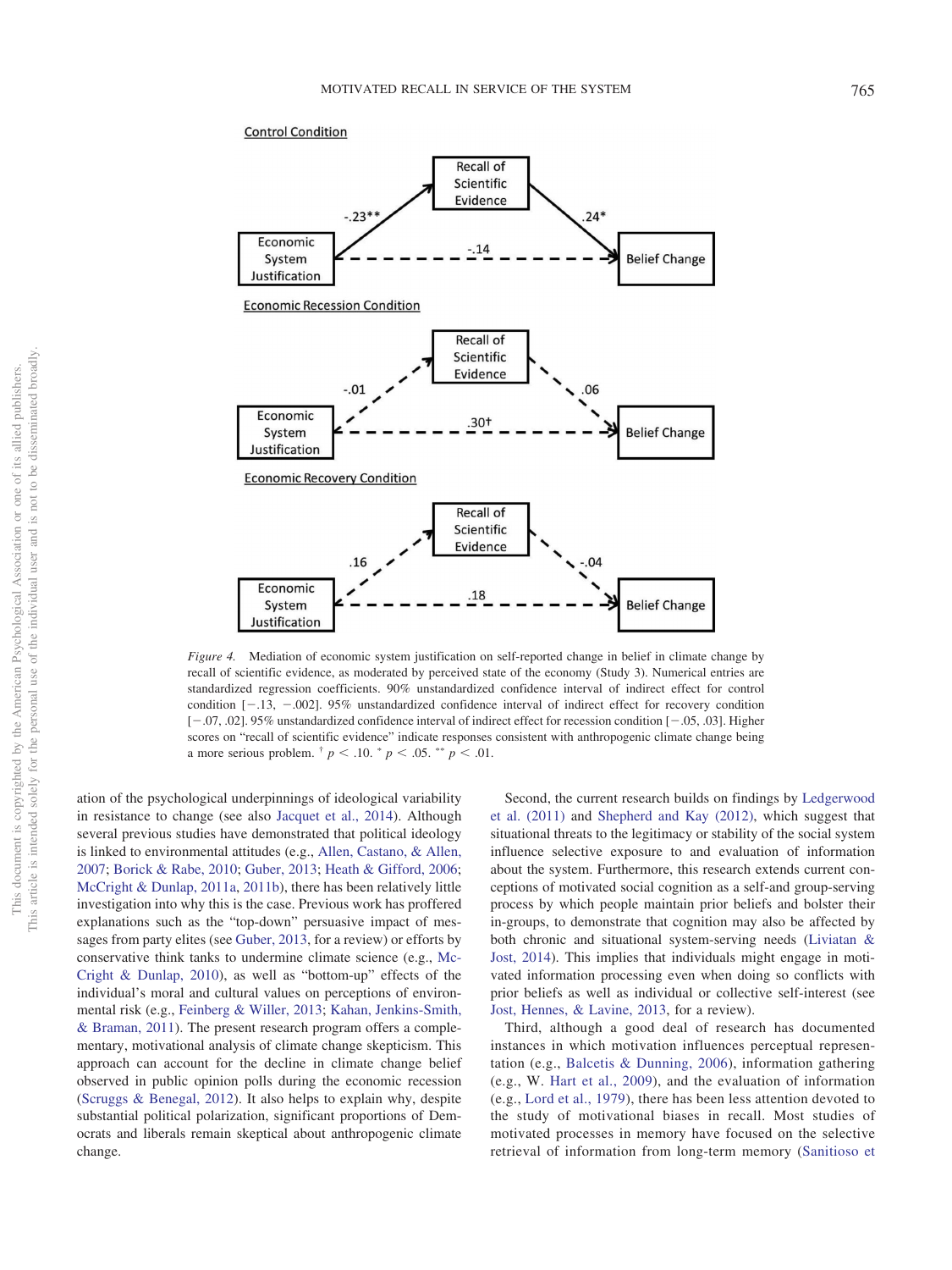[al., 1990\)](#page-13-17), rather than on inaccurate, directionally biased recall. Fourth, our findings suggest another possible mechanism for attitude polarization in the context of anthropogenic climate change. In particular, we find evidence that individuals report belief change that is consistent with their processing of new information. In other words, so-called "boomerang" effects [\(Hart, P. S., & Nisbet, 2012\)](#page-12-11) may result in part from biased recall of novel information in a manner that facilitates the maintenance or strengthening of desired conclusions.

This research program provides a psychological explanation for the relative ineffectiveness of climate change education and activism programs in combating skepticism. We find that system justification motivation may be activated even before new information is presented or processed. At the same time, emphasizing the strength of the economic system may be one way in which to preemptively assuage system-defensive motivation. Our research suggests that interventions focused only on exposing the public to new information are unlikely to be successful to the extent that individuals are motivated to reach a desired conclusion about anthropogenic climate change.

#### **Limitations and Future Directions**

Despite these contributions, there are several limitations of the current research that future studies should seek to overcome. First, although our findings indicate that system justification influences information recall, it is not clear whether it does so at the point of information gathering, encoding, and/or retrieval. Future research should attempt to isolate the point(s) at which system justification and other motives influence memory.

A primary goal of the current project was to better understand a possible mechanism underlying observed discrepancies between scientific and lay beliefs in anthropogenic climate change. Therefore, our focus was on information processing among high system justifiers, who are more likely to be skeptical of climate change [\(Feygina et al., 2010;](#page-12-8) [Jost, 2015\)](#page-12-7). However, our results suggested not only that high system justification was associated with recalling evidence about climate change to be relatively less serious, but that low system justification tendencies were associated with the opposite pattern, recalling the information to be *more* serious.

This raises the question of whether recall by low system justifiers might also be motivated by a desire to see the economic system as flawed. For the most part, individuals scoring on the low range of the Economic System Justification Scale have been conceptualized as being relatively low or lacking in system justification motivation [\(Jost et al., 2010\)](#page-13-31). However, some of our findings raise the possibility that low system justifiers may possess an opposing motivation in favor of system criticism or system change, and this motivation, too, could bias information processing about climate change—in this case, facilitating the perception that climate change is a more severe and urgent problem than it actually is. Recent work suggests that motivated information processing may be useful in spurring goal-directed action [\(Cole, Riccio, & Balcetis, 2014\)](#page-12-28); therefore, it may be the case that individuals who are low in system justification motivation (who may be highly motivated to change the system) may nonconsciously exaggerate structural problems to mobilize the resources that are necessary to take effective action. Future research should continue to examine the possibility of a system change motivation as well as its potential influences on information processing (see also [Johnson &](#page-12-29) [Fujita, 2012\)](#page-12-29).<sup>8</sup>

Care should be taken in drawing strong conclusions from these studies about information processing among very high system justifiers. Both urban university students and Mechanical Turk workers tend to score fairly low in system justification, and the mean level of belief in climate change in all studies was high relative to the general population. Consequently, the current findings may be especially informative insofar as they reflect the results of fairly conservative tests of our hypotheses, but they leave open the question of how those who are most strongly motivated to defend the status quo might process information. Future research is needed to investigate processes of biased recall with respect to a broader range of the population, especially those individuals who are committed skeptics of anthropogenic climate change.

Study 3 provides promising evidence that characterizing the economic system in favorable terms may help to satiate system justification motivation and attenuate biased information processing. Nevertheless, these findings should also be interpreted cautiously. Participants recruited for this study were college undergraduates, who may have less crystalized attitudes about the state of the economy, and they may also be more susceptible to persuasion and framing effects compared with older citizens. At the same time, young people play a pivotal role in shaping sustainability policy, and—according to some studies—they are surprisingly divided about the existence of climate change and the importance of taking action to mitigate it [\(Feldman, Nisbet,](#page-12-30) [Leiserowitz, & Maibach, 2010\)](#page-12-30). For these reasons, the utility of interventions that prove effective with this age group should not be discounted. Nevertheless, future research should investigate whether economic system affirmation messages such as the one we have developed are effective in reducing system justifying biases in a broader, and potentially more resistant, segment of the population.

Finally, in the current research program, we exposed participants to novel information and asked them to retrieve and form attitudes about this information shortly thereafter. Although our results suggest that individuals do engage in biased processing of scientific information they encounter in a relatively controlled setting, it remains to be seen how immediate, subtle biases in information processing, such as those observed here, might translate into long-term attitudes and behaviors.

#### **Conclusion**

Although many important questions remain for future investigation, the studies presented here provide evidence that economic system justification motivation influences the processing

<sup>8</sup> An anonymous reviewer raised another possible interpretation, namely, that positive bias in the data reported here could simply have resulted from method variance. That is, the construction of response scales might have contributed to stronger likelihood of exaggerating (vs. minimizing) climate change. Future research should focus on the effects of test calibration on memory effects. With respect to our studies, it would be wise to emphasize relative differences between high and low system justifiers rather than absolute differences in judgmental accuracy.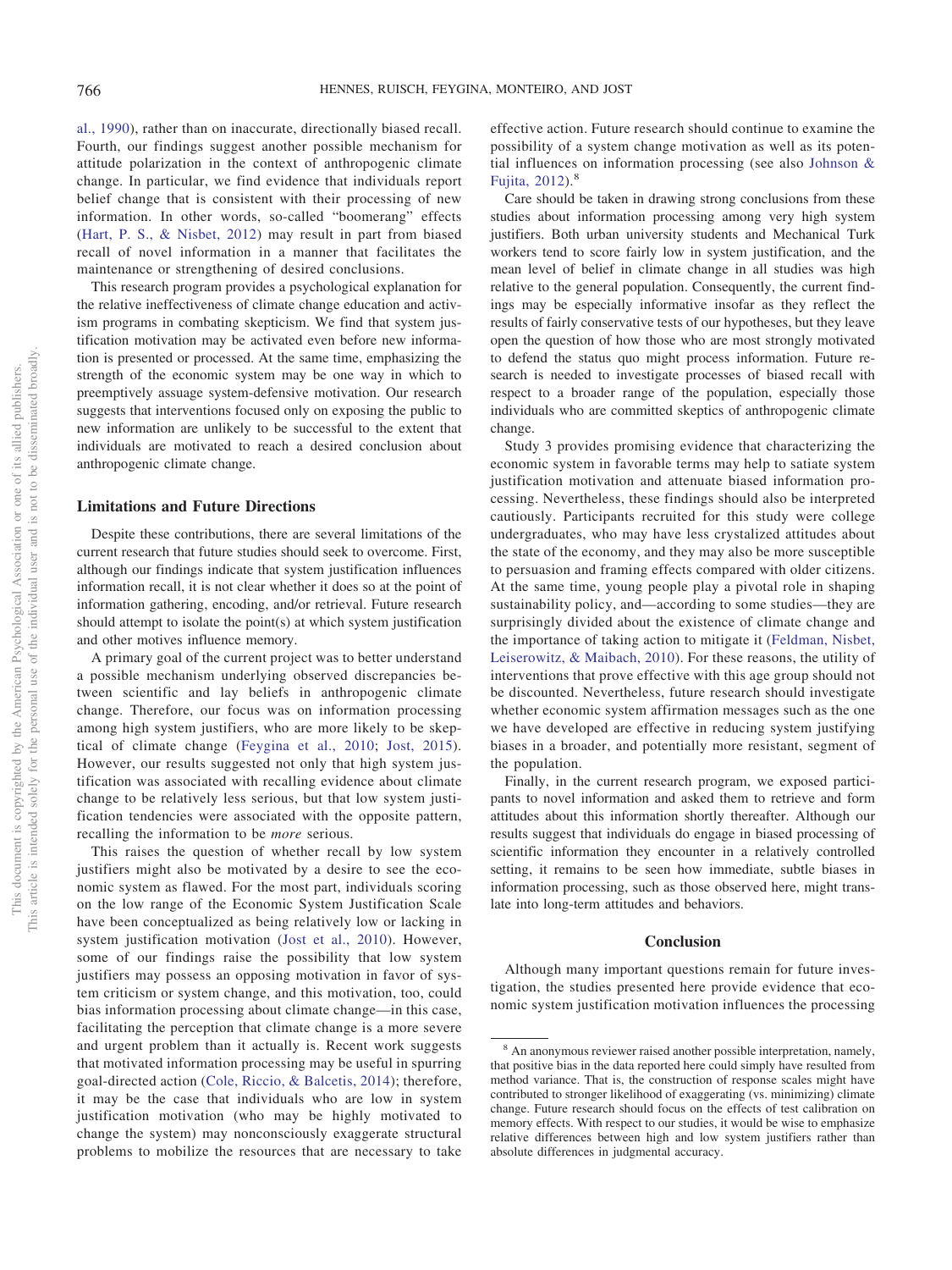of information concerning anthropogenic climate change. To the extent that climate change is a serious global concern that requires immediate attention, scientists and practitioners must devise methods to overcome public resistance to proenvironmental policies. Our findings suggest that system-defensive motivation may be activated before scientific information about climate change can even be processed. As a result, simply providing people with scientific evidence is unlikely to be effective in changing their minds. However, it may be possible to break the psychological link between proenvironmental initiatives and worries about economic risk by linking scientific information to statements about the strength and stability of the economic system.

#### **References**

- <span id="page-12-21"></span>Allen, R. S., Castano, E., & Allen, P. D. (2007). Conservatism and concern for the environment. *Quarterly Journal of Ideology, 30,* 1–25.
- <span id="page-12-0"></span>Anderegg, W. R. L., Prall, J. W., Harold, J., & Schneider, S. H. (2010). Expert credibility in climate change. *PNAS Proceedings of the National Academy of Sciences of the United States of America, 107,* 12107– 12109. <http://dx.doi.org/10.1073/pnas.1003187107>
- <span id="page-12-16"></span>Associated Press. (2010, January 20). *U.N. panel: We erred on glacier warning: Himalayan ice melting, but not as fast as IPCC projection*. Retrieved from [http://www.msnbc.msn.com/id/34958926/ns/us\\_news](http://www.msnbc.msn.com/id/34958926/ns/us_news-environment/)[environment/](http://www.msnbc.msn.com/id/34958926/ns/us_news-environment/)
- <span id="page-12-26"></span>Balcetis, E., & Dunning, D. (2006). See what you want to see: Motivational influences on visual perception. *Journal of Personality and Social Psychology, 91,* 612– 625. <http://dx.doi.org/10.1037/0022-3514.91.4.612>
- <span id="page-12-15"></span>Banfield, J. C., Kay, A. C., Cutright, K. M., Wu, E. C., & Fitzsimons, G. J. (2011). A person by situation account of motivated system defense. *Social Psychological and Personality Science, 2,* 212–219. [http://dx.doi](http://dx.doi.org/10.1177/1948550610386809) [.org/10.1177/1948550610386809](http://dx.doi.org/10.1177/1948550610386809)
- <span id="page-12-17"></span>Blake, J., Paikin, S., & TVO. (2010, March 9). *The agenda with Steve Paikin*. Toronto, ON: TVO.
- <span id="page-12-22"></span>Borick, C. P., & Rabe, B. G. (2010). A reason to believe: Examining the factors that determine individual views on global warming. *Social Science Quarterly, 91,* 777– 800. [http://dx.doi.org/10.1111/j.1540-6237](http://dx.doi.org/10.1111/j.1540-6237.2010.00719.x) [.2010.00719.x](http://dx.doi.org/10.1111/j.1540-6237.2010.00719.x)
- <span id="page-12-18"></span>Boykoff, M. T., & Boykoff, J. M. (2004). Balance as bias: Global warming and the US prestige press. *Global Environmental Change, 14,* 125–136. <http://dx.doi.org/10.1016/j.gloenvcha.2003.10.001>
- <span id="page-12-19"></span>Butler, C., & Pidgeon, N. (2009). Media communications and public understanding of climate science: Reporting scientific consensus on anthropogenic warming. In T. Boyce & J. Lewis (Eds.), *Climate change and the media* (pp. 43–58). Oxford, UK: Peter Lang.
- <span id="page-12-10"></span>Byrne, S., & Hart, P. S. (2009). The "boomerang effect": A synthesis of findings and a preliminary theoretical framework. In C. Beck (Ed.), *Communication Yearbook 33* (pp. 3–38). Mahwah, NJ: Erlbaum.
- <span id="page-12-13"></span>Callan, M. J., Kay, A. C., Davidenko, N., & Ellard, J. H. (2009). The effects of justice motivation on memory for self- and other-relevant events. *Journal of Experimental Social Psychology, 45,* 614 – 623. [http://](http://dx.doi.org/10.1016/j.jesp.2009.02.013) [dx.doi.org/10.1016/j.jesp.2009.02.013](http://dx.doi.org/10.1016/j.jesp.2009.02.013)
- <span id="page-12-14"></span>Cohen, G. L., Aronson, J., & Steele, C. M. (2000). When beliefs yield to evidence: Reducing biased evaluation by affirming the self. *Personality and Social Psychology Bulletin, 26,* 1151–1164. [http://dx.doi.org/10](http://dx.doi.org/10.1177/01461672002611011) [.1177/01461672002611011](http://dx.doi.org/10.1177/01461672002611011)
- <span id="page-12-28"></span>Cole, S., Riccio, M., & Balcetis, E. (2014). Focused and fired up: Narrowed attention produces perceived proximity and increases goalrelevant action. *Motivation and Emotion, 38,* 815– 822.
- <span id="page-12-1"></span>Cook, J., Nuccitelli, D., Green, S. A., Richardson, M., Winkler, B., Painting, R.,... Skuce, A. (2013). Quantifying the consensus on anthropogenic global warming in the scientific literature. *Environmental Re-*

*search Letters, 8,* 024024. [http://dx.doi.org/10.1088/1748-9326/8/2/](http://dx.doi.org/10.1088/1748-9326/8/2/024024) [024024](http://dx.doi.org/10.1088/1748-9326/8/2/024024)

- <span id="page-12-20"></span>Corbett, J. B., & Durfee, J. L. (2004). Testing public (un)certainty of science: Media representations of global warming. *Science Communication, 26,* 129 –151. <http://dx.doi.org/10.1177/1075547004270234>
- <span id="page-12-25"></span>Feinberg, M., & Willer, R. (2013). The moral roots of environmental attitudes. *Psychological Science, 24,* 56 – 62. [http://dx.doi.org/10.1177/](http://dx.doi.org/10.1177/0956797612449177) [0956797612449177](http://dx.doi.org/10.1177/0956797612449177)
- <span id="page-12-30"></span>Feldman, L., Nisbet, M. C., Leiserowitz, A., & Maibach, E. (2010). *The climate change generation? Survey analysis of the perceptions and beliefs of young Americans*. Yale Project on Climate Change and the George Mason University Center for Climate Change Communication. Retrieved from [http://www.climatechangecommunication.org/images/](http://www.climatechangecommunication.org/images/files/The_Climate_Change_Generation_2010.pdf) [files/The\\_Climate\\_Change\\_Generation\\_2010.pdf](http://www.climatechangecommunication.org/images/files/The_Climate_Change_Generation_2010.pdf)
- <span id="page-12-8"></span>Feygina, I., Jost, J. T., & Goldsmith, R. E. (2010). System justification, the denial of global warming, and the possibility of "system-sanctioned change." *Personality and Social Psychology Bulletin, 36,* 326 –338. <http://dx.doi.org/10.1177/0146167209351435>
- <span id="page-12-23"></span>Guber, D. L. (2013). A cooling climate for change? Party polarization and the politics of global warming. *American Behavioral Scientist, 57,* 93–115. <http://dx.doi.org/10.1177/0002764212463361>
- <span id="page-12-12"></span>Haines, E. L., & Jost, J. T. (2000). Placating the powerless: Effects of legitimate and illegitimate explanations on affect, memory, and stereotyping. *Social Justice Research, 13,* 219 –236. [http://dx.doi.org/10.1023/](http://dx.doi.org/10.1023/A:1026481205719) [A:1026481205719](http://dx.doi.org/10.1023/A:1026481205719)
- <span id="page-12-11"></span>Hart, P. S., & Nisbet, E. C. (2012). Boomerang effects in science communication: How motivated reasoning and identity cues amplify opinion polarization about climate mitigation policies. *Communication Research, 39,* 701–723. <http://dx.doi.org/10.1177/0093650211416646>
- <span id="page-12-27"></span>Hart, W., Albarracín, D., Eagly, A. H., Brechan, I., Lindberg, M. J., & Merrill, L. (2009). Feeling validated versus being correct: A metaanalysis of selective exposure to information. *Psychological Bulletin, 135,* 555–588. <http://dx.doi.org/10.1037/a0015701>
- <span id="page-12-24"></span>Heath, Y., & Gifford, R. (2006). Free-market ideology and environmental degradation: The case of belief in global climate change. *Environment and Behavior, 38,* 48 –71. <http://dx.doi.org/10.1177/0013916505277998>
- <span id="page-12-9"></span>Helzer, E. G., & Dunning, D. (2012). On motivated reasoning and selfbelief. In S. Vazire & T. D. Wilson (Eds.), *Handbook of self-knowledge* (pp. 379 –396). New York, NY: Guilford Press.
- <span id="page-12-6"></span>Hennes, E. P., Nam, H. H., Stern, C., & Jost, J. T. (2012). Not all ideologies are created equal: Epistemic, existential, and relational needs predict system-justifying attitudes. *Social Cognition, 30,* 669 – 688. [http://dx.doi](http://dx.doi.org/10.1521/soco.2012.30.6.669) [.org/10.1521/soco.2012.30.6.669](http://dx.doi.org/10.1521/soco.2012.30.6.669)
- <span id="page-12-2"></span>Iyengar, S., & Hahn, K. S. (2009). Red media, blue media: Evidence of ideological selectivity in media use. *Journal of Communication, 59,* 19 –39. <http://dx.doi.org/10.1111/j.1460-2466.2008.01402.x>
- <span id="page-12-3"></span>Jacquet, J., Dietrich, M., & Jost, J. T. (2014). The ideological divide and climate change opinion: "Top-down" and "bottom-up" approaches. *Frontiers in Psychology, 5,* 1458. [http://dx.doi.org/10.3389/fpsyg.2014](http://dx.doi.org/10.3389/fpsyg.2014.01458) [.01458](http://dx.doi.org/10.3389/fpsyg.2014.01458)
- <span id="page-12-29"></span>Johnson, I. R., & Fujita, K. (2012). Change we can believe in: Using perceptions of changeability to promote system-change motives over system-justification motives in information search. *Psychological Science, 23,* 133–140. <http://dx.doi.org/10.1177/0956797611423670>
- <span id="page-12-7"></span>Jost, J. T. (2015). Resistance to change: A social psychological perspective. Social Research: An International Quarterly, 82, 607-636.
- <span id="page-12-4"></span>Jost, J. T., & Banaji, M. R. (1994). The role of stereotyping in systemjustification and the production of false consciousness. *British Journal of Social Psychology, 33,* 1–27. [http://dx.doi.org/10.1111/j.2044-8309](http://dx.doi.org/10.1111/j.2044-8309.1994.tb01008.x) [.1994.tb01008.x](http://dx.doi.org/10.1111/j.2044-8309.1994.tb01008.x)
- <span id="page-12-5"></span>Jost, J. T., Banaji, M. R., & Nosek, B. A. (2004). A decade of system justification theory: Accumulated evidence of conscious and unconscious bolstering of the status quo. *Political Psychology, 25,* 881–919. <http://dx.doi.org/10.1111/j.1467-9221.2004.00402.x>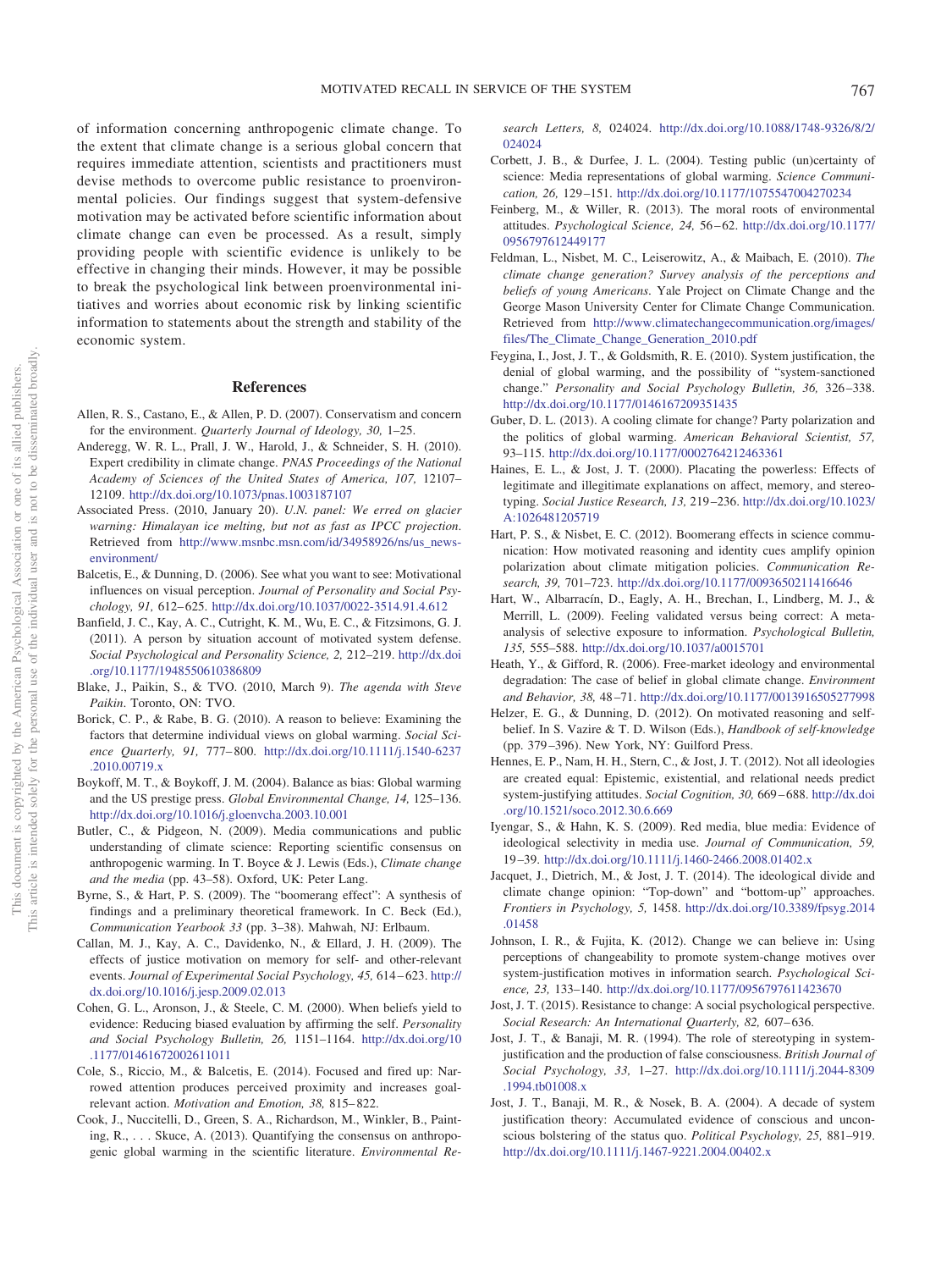- <span id="page-13-30"></span>Jost, J. T., Hennes, E. P., & Lavine, H. (2013). "Hot" political cognition: Its self-, group-, and system-serving purposes. In D. Carlston (Ed.), *The Oxford handbook of social cognition* (pp. 851-875). New York, NY: Oxford University Press.
- <span id="page-13-31"></span>Jost, J. T., Liviatan, I., van der Toorn, J., Ledgerwood, A., Mandisodza, A., & Nosek, B. (2010). System justification: How do we know it's motivated? In D. R. Bobocel, A. C. Kay, M. P. Zanna, & J. M. Olson (Eds.), *The psychology of justice and legitimacy: The Ontario symposium* (Vol. 11, pp. 173–203). Hillsdale, NJ: Erlbaum.
- <span id="page-13-21"></span>Jost, J. T., & Thompson, E. P. (2000). Group-based dominance and opposition to equality as independent predictors of self-esteem, ethnocentrism, and social policy attitudes among African Americans and European Americans. *Journal of Experimental Social Psychology, 36,* 209 –232. <http://dx.doi.org/10.1006/jesp.1999.1403>
- <span id="page-13-29"></span>Kahan, D. M., Jenkins-Smith, H., & Braman, D. (2011). Cultural cognition of scientific consensus. *Journal of Risk Research, 14,* 147–174. [http://](http://dx.doi.org/10.1080/13669877.2010.511246) [dx.doi.org/10.1080/13669877.2010.511246](http://dx.doi.org/10.1080/13669877.2010.511246)
- <span id="page-13-16"></span>Kahan, D. M., Peters, E., Wittlin, M., Slovic, P., Ouellette, L., Braman, D., & Mandel, G. N. (2012). The polarizing impact of science literacy and numeracy on perceived climate change risks. *Nature Climate Change, 2,* 732–735. <http://dx.doi.org/10.1038/nclimate1547>
- <span id="page-13-25"></span>Kay, A. C., & Friesen, J. (2011). On social stability and social change: Understanding when system justification does and does not occur. *Current Directions in Psychological Science, 20,* 360 –364. [http://dx.doi](http://dx.doi.org/10.1177/0963721411422059) [.org/10.1177/0963721411422059](http://dx.doi.org/10.1177/0963721411422059)
- <span id="page-13-24"></span>Kay, A. C., Gaucher, D., Peach, J. M., Laurin, K., Friesen, J., Zanna, M. P., & Spencer, S. J. (2009). Inequality, discrimination, and the power of the status quo: Direct evidence for a motivation to see the way things are as the way they should be. *Journal of Personality and Social Psychology, 97,* 421– 434. <http://dx.doi.org/10.1037/a0015997>
- <span id="page-13-22"></span>Kay, A. C., & Jost, J. T. (2003). Complementary justice: Effects of "poor but happy" and "poor but honest" stereotype exemplars on system justification and implicit activation of the justice motive. *Journal of Personality and Social Psychology, 85,* 823– 837.
- <span id="page-13-7"></span>Krosnick, J. A., Holbrook, A. L., Lowe, L., & Visser, P. S. (2006). The origins and consequences of democratic citizens' policy agendas: A study of popular concern about global warming. *Climatic Change, 77,* 7– 43. <http://dx.doi.org/10.1007/s10584-006-9068-8>
- <span id="page-13-9"></span>Lau, R. R., & Redlawsk, D. (2006). *How voters decide: Information processing during election campaigns*. New York, NY: Cambridge University Press. <http://dx.doi.org/10.1017/CBO9780511791048>
- <span id="page-13-13"></span>Ledgerwood, A., Mandisodza, A., Jost, J. T., & Pohl, M. (2011). Working for the system: Motivated defense of meritocratic beliefs. *Social Cognition, 29,* 322–340. <http://dx.doi.org/10.1521/soco.2011.29.3.322>
- <span id="page-13-12"></span>Leviston, Z., & Walker, I. (2014, June). *System legitimacy and support for climate change policy in Australia*. Paper presented at the International Society for Justice Research 15th Biennial Conference, New York, NY.
- <span id="page-13-19"></span>Liviatan, I., & Jost, J. T. (2014). A social-cognitive analysis of system justification goal striving. *Social Cognition, 32,* 95–129. [http://dx.doi](http://dx.doi.org/10.1521/soco.2014.32.2.95) [.org/10.1521/soco.2014.32.2.95](http://dx.doi.org/10.1521/soco.2014.32.2.95)
- <span id="page-13-18"></span>Loftus, E. F., & Hoffman, H. G. (1989). Misinformation and memory: The creation of new memories. *Journal of Experimental Psychology: General, 118,* 100 –104. <http://dx.doi.org/10.1037/0096-3445.118.1.100>
- <span id="page-13-11"></span>Lord, C., Ross, L., & Lepper, M. (1979). Biased assimilation and attitude polarization: The effects of prior theories on subsequently considered evidence. *Journal of Personality and Social Psychology, 37,* 2098 – 2109. <http://dx.doi.org/10.1037/0022-3514.37.11.2098>
- <span id="page-13-26"></span>Malka, A., Krosnick, J. A., Debell, M., Pasek, J., & Schneider, D. (2009). *Featuring skeptics in news media stories about global warming reduces public beliefs in the seriousness of global warming*. Woods Institute for the Environment, Stanford University. [Technical paper]. Retrieved from [http://climatepublicopinion.stanford.edu/wp-content/uploads/2013/](http://climatepublicopinion.stanford.edu/wp-content/uploads/2013/04/Global-Warming-Skeptics-Summary.pdf) [04/Global-Warming-Skeptics-Summary.pdf](http://climatepublicopinion.stanford.edu/wp-content/uploads/2013/04/Global-Warming-Skeptics-Summary.pdf)
- <span id="page-13-28"></span>McCright, A. M., & Dunlap, R. E. (2010). Anti-reflexivity: The American Conservative Movement's success in undermining climate science and policy. *Theory, Culture & Society, 27,* 100 –133. [http://dx.doi.org/10.1177/](http://dx.doi.org/10.1177/0263276409356001) [0263276409356001](http://dx.doi.org/10.1177/0263276409356001)
- <span id="page-13-20"></span>McCright, A. M., & Dunlap, R. E. (2011a). Cool dudes: The denial of climate change among conservative white males in the United States. *Global Environmental Change, 21,* 1163–1172. [http://dx.doi.org/10](http://dx.doi.org/10.1016/j.gloenvcha.2011.06.003) [.1016/j.gloenvcha.2011.06.003](http://dx.doi.org/10.1016/j.gloenvcha.2011.06.003)
- <span id="page-13-8"></span>McCright, A. M., & Dunlap, R. E. (2011b). The politicization of climate change and polarization in the American public's views of global warming. *The Sociological Quarterly, 52,* 155–194. [http://dx.doi.org/10.1111/](http://dx.doi.org/10.1111/j.1533-8525.2011.01198.x) [j.1533-8525.2011.01198.x](http://dx.doi.org/10.1111/j.1533-8525.2011.01198.x)
- <span id="page-13-14"></span>Mutz, D. (2008). How the mass media divide us. In P. Nivola & D. Brady (Eds.), *Red and blue nation?* (pp. 223–248). Washington, DC: Brookings Institution Press.
- <span id="page-13-27"></span>NASA/Goddard Space Flight Center. (2010). *Piecing together the temperature puzzle*. Retrieved from [http://svs.gsfc.nasa.gov/cgi-bin/details](http://svs.gsfc.nasa.gov/cgi-bin/details.cgi?aid=10574) [.cgi?aid](http://svs.gsfc.nasa.gov/cgi-bin/details.cgi?aid=10574)-10574
- <span id="page-13-3"></span>National Aeronautics and Space Administration. (2011). *NASA announces 2011 Innovations in Global Climate Change Education awards*. Retrieved from [http://www.nasa.gov/centers/langley/news/releases/2011/](http://www.nasa.gov/centers/langley/news/releases/2011/11-049.html) [11-049.html](http://www.nasa.gov/centers/langley/news/releases/2011/11-049.html)
- <span id="page-13-4"></span>National Oceanic & Atmospheric Administration. (2012). *FY 2013 budget summary*. Retrieved from [http://www.corporateservices.noaa.gov/nbo/](http://www.corporateservices.noaa.gov/nbo/fy13_bluebook/blueBook2013.pdf) [fy13\\_bluebook/blueBook2013.pdf](http://www.corporateservices.noaa.gov/nbo/fy13_bluebook/blueBook2013.pdf)
- <span id="page-13-5"></span>National Science Foundation. (2014). *Program information*. Retrieved from [http://www.nsf.gov/awardsearch/progSearch.do?WT.si\\_n](http://www.nsf.gov/awardsearch/progSearch.do?WT.si_n=ClickedAbstractsRecentAwards&WT.si_x=1&WT.si_cs=1&WT.z_pims_id=503465&SearchType=progSearch&page=2&QueryText=&ProgOrganization=&ProgOfficer=&ProgEleCode=6891&BooleanElement=false&ProgRefCode=6891&BooleanRef=false&ProgProgram=&ProgFoaCode=&Restriction=2&Search=Search%23results)- [ClickedAbstractsRecentAwards&WT.si\\_x](http://www.nsf.gov/awardsearch/progSearch.do?WT.si_n=ClickedAbstractsRecentAwards&WT.si_x=1&WT.si_cs=1&WT.z_pims_id=503465&SearchType=progSearch&page=2&QueryText=&ProgOrganization=&ProgOfficer=&ProgEleCode=6891&BooleanElement=false&ProgRefCode=6891&BooleanRef=false&ProgProgram=&ProgFoaCode=&Restriction=2&Search=Search%23results)=1&WT.si\_cs=1&WT .z\_pims\_id=[503465&SearchType](http://www.nsf.gov/awardsearch/progSearch.do?WT.si_n=ClickedAbstractsRecentAwards&WT.si_x=1&WT.si_cs=1&WT.z_pims_id=503465&SearchType=progSearch&page=2&QueryText=&ProgOrganization=&ProgOfficer=&ProgEleCode=6891&BooleanElement=false&ProgRefCode=6891&BooleanRef=false&ProgProgram=&ProgFoaCode=&Restriction=2&Search=Search%23results)=progSearch&page=2&QueryText= [&ProgOrganization](http://www.nsf.gov/awardsearch/progSearch.do?WT.si_n=ClickedAbstractsRecentAwards&WT.si_x=1&WT.si_cs=1&WT.z_pims_id=503465&SearchType=progSearch&page=2&QueryText=&ProgOrganization=&ProgOfficer=&ProgEleCode=6891&BooleanElement=false&ProgRefCode=6891&BooleanRef=false&ProgProgram=&ProgFoaCode=&Restriction=2&Search=Search%23results)-&ProgOfficer-&ProgEleCode-6891&Boolean Element=false&ProgRefCode=[amp;6891&BooleanRef](http://www.nsf.gov/awardsearch/progSearch.do?WT.si_n=ClickedAbstractsRecentAwards&WT.si_x=1&WT.si_cs=1&WT.z_pims_id=503465&SearchType=progSearch&page=2&QueryText=&ProgOrganization=&ProgOfficer=&ProgEleCode=6891&BooleanElement=false&ProgRefCode=6891&BooleanRef=false&ProgProgram=&ProgFoaCode=&Restriction=2&Search=Search%23results)=false&Prog Program=[&ProgFoaCode](http://www.nsf.gov/awardsearch/progSearch.do?WT.si_n=ClickedAbstractsRecentAwards&WT.si_x=1&WT.si_cs=1&WT.z_pims_id=503465&SearchType=progSearch&page=2&QueryText=&ProgOrganization=&ProgOfficer=&ProgEleCode=6891&BooleanElement=false&ProgRefCode=6891&BooleanRef=false&ProgProgram=&ProgFoaCode=&Restriction=2&Search=Search%23results)=&Restriction=2&Search=Search#results
- <span id="page-13-2"></span>Pew Research Center. (2013). *GOP deeply divided over climate change*. Retrieved from [http://www.people-press.org/2013/11/01/gop-deeply](http://www.people-press.org/2013/11/01/gop-deeply-divided-over-climate-change/)[divided-over-climate-change/](http://www.people-press.org/2013/11/01/gop-deeply-divided-over-climate-change/)
- <span id="page-13-0"></span>Pew Research Center. (2015a). Americans, politics and science issues. Retrieved from [http://www.pewinternet.org/files/2015/07/2015-07-](http://www.pewinternet.org/files/2015/07/2015-07-01_science-and-politics_FINAL.pdf) [01\\_science-and-politics\\_FINAL.pdf](http://www.pewinternet.org/files/2015/07/2015-07-01_science-and-politics_FINAL.pdf)
- <span id="page-13-1"></span>Pew Research Center. (2015b). Global concern about climate change, broad support for limiting emissions. Retrieved from [http://www](http://www.pewglobal.org/files/2015/11/Pew-Research-Center-Climate-Change-Report-FINAL-November-5-2015.pdf) [.pewglobal.org/files/2015/11/Pew-Research-Center-Climate-Change-](http://www.pewglobal.org/files/2015/11/Pew-Research-Center-Climate-Change-Report-FINAL-November-5-2015.pdf)[Report-FINAL-November-5-2015.pdf](http://www.pewglobal.org/files/2015/11/Pew-Research-Center-Climate-Change-Report-FINAL-November-5-2015.pdf)
- <span id="page-13-23"></span>Preacher, K. J., & Hayes, A. F. (2008). Asymptotic and resampling strategies for assessing and comparing indirect effects in multiple mediator models. *Behavior Research Methods, 40,* 879 – 891. [http://dx.doi](http://dx.doi.org/10.3758/BRM.40.3.879) [.org/10.3758/BRM.40.3.879](http://dx.doi.org/10.3758/BRM.40.3.879)
- <span id="page-13-17"></span>Sanitioso, R., Kunda, Z., & Fong, G. T. (1990). Motivated recruitment of autobiographical memories. *Journal of Personality and Social Psychology, 59,* 229 –241. [http://dx.doi.org/10.1037/0022-3514.59](http://dx.doi.org/10.1037/0022-3514.59.2.229) [.2.229](http://dx.doi.org/10.1037/0022-3514.59.2.229)
- <span id="page-13-15"></span>Schultz, P. W., Nolan, J. M., Cialdini, R. B., Goldstein, N. J., & Griskevicius, V. (2007). The constructive, destructive, and reconstructive power of social norms. *Psychological Science, 18,* 429 – 434. [http://dx.doi.org/](http://dx.doi.org/10.1111/j.1467-9280.2007.01917.x) [10.1111/j.1467-9280.2007.01917.x](http://dx.doi.org/10.1111/j.1467-9280.2007.01917.x)
- <span id="page-13-6"></span>Scruggs, L., & Benegal, S. (2012). Declining public concern about climate change: Can we blame the great recession? *Global Environmental Change, 22,* 505–515. [http://dx.doi.org/10.1016/j.gloenvcha.2012.01](http://dx.doi.org/10.1016/j.gloenvcha.2012.01.002) [.002](http://dx.doi.org/10.1016/j.gloenvcha.2012.01.002)
- <span id="page-13-10"></span>Shepherd, S., & Kay, A. C. (2012). On the perpetuation of ignorance: System dependence, system justification, and the motivated avoidance of sociopolitical information. *Journal of Personality and Social Psychology, 102,* 264 –280. <http://dx.doi.org/10.1037/a0026272>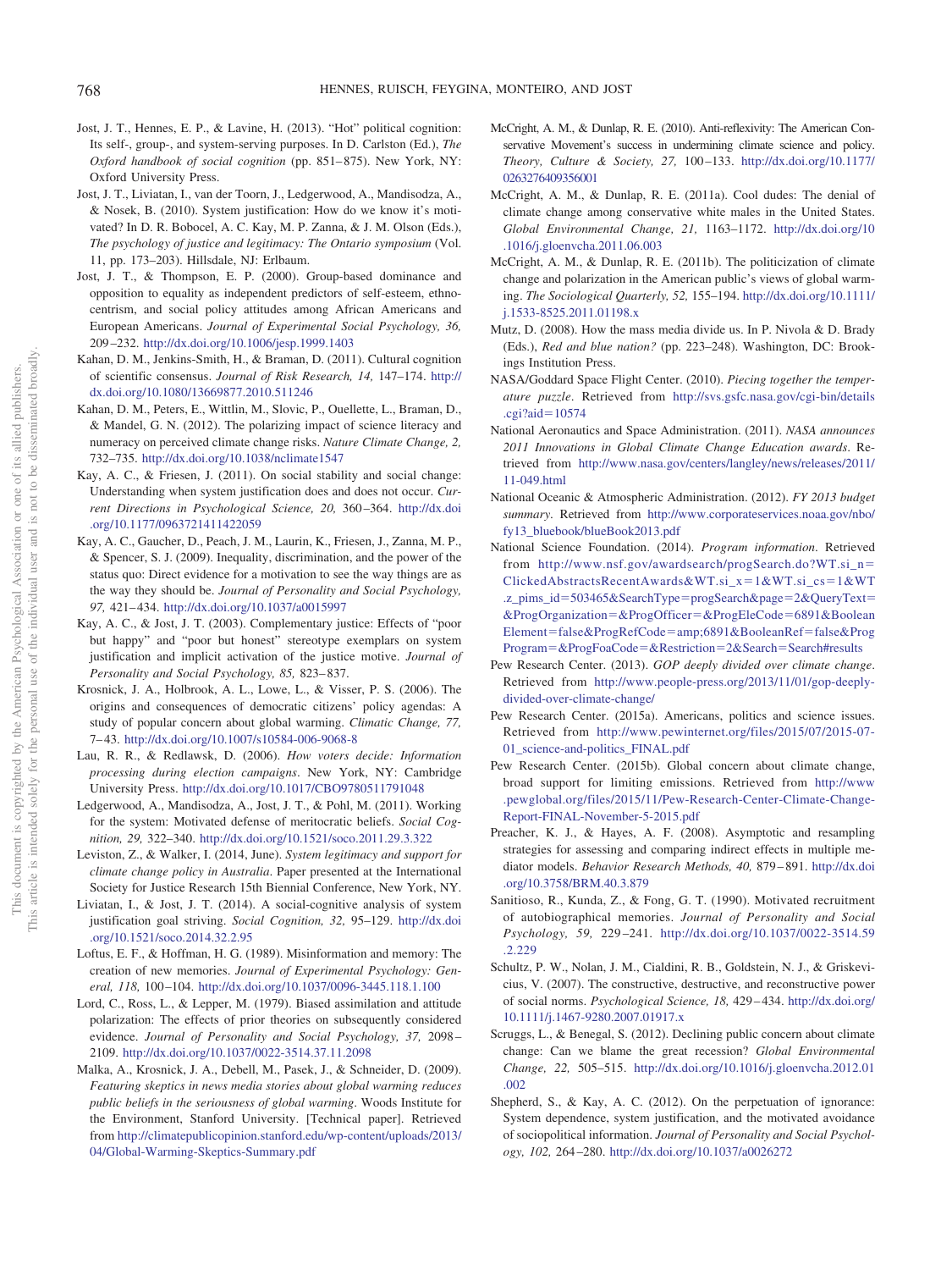- <span id="page-14-4"></span>Shrout, P. E., & Bolger, N. (2002). Mediation in experimental and nonexperimental studies: New procedures and recommendations. *Psychological Methods, 7,* 422– 445. [http://dx.doi.org/10.1037/1082-989X.7.4](http://dx.doi.org/10.1037/1082-989X.7.4.422) [.422](http://dx.doi.org/10.1037/1082-989X.7.4.422)
- <span id="page-14-0"></span>Stocker, T. F., Qin, D., Plattner, G.-K., Tignor, M., Allen, S. K., Boschung, A., . . . Midgley, P. M. (Eds.). (2013). *Climate change 2013: The physical science basis. Contributions of Working Group I to the Fifth Assessment Report of the Intergovernmental Panel on Climate Change*. Cambridge, UK: Cambridge University Press.
- <span id="page-14-1"></span>Stroud, N. J. (2008). Media use and political predispositions: Revisiting the concept of selective exposure. *Political Behavior, 30,* 341–366. [http://](http://dx.doi.org/10.1007/s11109-007-9050-9) [dx.doi.org/10.1007/s11109-007-9050-9](http://dx.doi.org/10.1007/s11109-007-9050-9)
- <span id="page-14-3"></span>Taber, C. S., Cann, D., & Kucsova, S. (2009). The motivated processing of political arguments. *Political Behavior, 31,* 137–155. [http://dx.doi.org/](http://dx.doi.org/10.1007/s11109-008-9075-8) [10.1007/s11109-008-9075-8](http://dx.doi.org/10.1007/s11109-008-9075-8)
- <span id="page-14-2"></span>Ullrich, J., & Cohrs, J. C. (2007). Terrorism salience increases system justification: Experimental evidence. *Social Justice Research, 20,* 117– 139. <http://dx.doi.org/10.1007/s11211-007-0035-y>

# <span id="page-14-5"></span>**Appendix A**

# **Recall Items (Studies 2–3)**

| Item                                                                                                                                                                                                                                             | Minimum                            | Maximum                           | Correct<br>answer                  |
|--------------------------------------------------------------------------------------------------------------------------------------------------------------------------------------------------------------------------------------------------|------------------------------------|-----------------------------------|------------------------------------|
| According to the NASA clip, by how many inches has the global sea level risen in                                                                                                                                                                 |                                    |                                   |                                    |
| the last decade $2^{2,3}$                                                                                                                                                                                                                        | $\Omega$                           | 5                                 |                                    |
| According to the NASA clip, how does the rate at which the global sea level is rising<br>compare with the 20th century average? <sup>2,3</sup>                                                                                                   | Three times as<br>slow             | Three times as<br>fast            | Twice as fast                      |
| According to the NASA video clip, by how many degrees Fahrenheit has the Earth's<br>global average temperature risen in the last decade? <sup>2,3</sup>                                                                                          | $\theta$                           |                                   | 1/3                                |
| According to the NASA video clip, by how many degrees Fahrenheit has the Earth's<br>global average temperature risen since $1880$ ? <sup>2,3</sup>                                                                                               | $\Omega$                           | ኀ                                 | 1.5                                |
| The temperature graph from NASA shows global average temperatures from the last<br>400,000 years. According to Richard Lindzen, however, the methods used to get<br>those measurements are probably not accurate more than how many years in the |                                    |                                   |                                    |
| past?                                                                                                                                                                                                                                            | $\Omega$                           | 1.000                             | 400                                |
| According to the video, over the last decade solar activity has been in a $\ldots$ <sup>3</sup>                                                                                                                                                  | Deep lull in<br>activity           | Strong spike<br>in activity       | Deep lull in<br>activity           |
| According to the video, humans have been keeping temperature records for how<br>many years? $3^3$                                                                                                                                                |                                    | 500                               | 150                                |
| According to the video, the warmest decade on record has been during what period? <sup>3</sup>                                                                                                                                                   | January 1980<br>to January<br>1989 | January 2009<br>to the<br>present | January 2000<br>to January<br>2009 |

*Note.* Superscripts indicate the study in which the item was asked. Items indicated with (R) are reverse-coded.

(*Appendices continue*)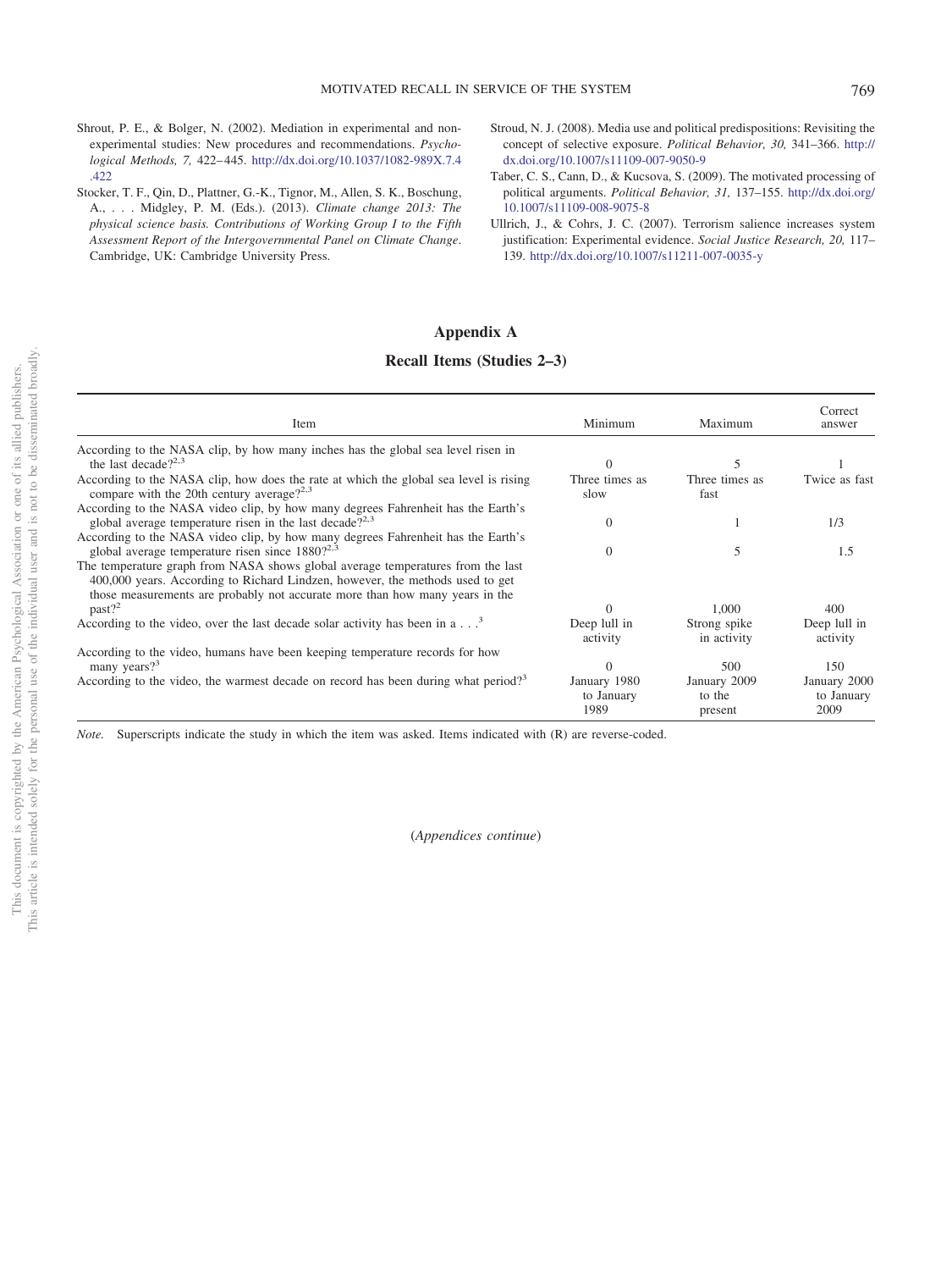# <span id="page-15-0"></span>**Appendix B**

# **Attitude and Attitude Change Items (Studies 2–3)**

| Item                                                                                                                                                    | Minimum                                                                                                                           | Maximum                                                                                                                     |
|---------------------------------------------------------------------------------------------------------------------------------------------------------|-----------------------------------------------------------------------------------------------------------------------------------|-----------------------------------------------------------------------------------------------------------------------------|
| Do you believe that global warming is anthropogenic (caused by human<br>behavior)? <sup>2</sup>                                                         | 1 (Definitely not)                                                                                                                | 7 (Definitely)                                                                                                              |
| Do you believe that global warming is occurring? <sup>2</sup>                                                                                           | 1 (Definitely not)                                                                                                                | 7 (Definitely)                                                                                                              |
| Do you believe that global warming is a hoax? $(R)^2$                                                                                                   | 1 (Definitely not)                                                                                                                | 7 (Definitely)                                                                                                              |
| How likely do you think it is that, in your lifetime, the effects of global<br>warming will be noticeable (species extinction, glacial melting, severe  |                                                                                                                                   |                                                                                                                             |
| weather such as hurricanes, increased temperatures? <sup>2</sup>                                                                                        | 1 (Not likely at all)                                                                                                             | 7 ( <i>Extremely likely</i> )                                                                                               |
| How likely do you think it is that global warming is occurring? <sup>2</sup>                                                                            | 1 (Not likely at all)                                                                                                             | 7 ( <i>Extremely likely</i> )                                                                                               |
| How likely do you think it is that scientists will eventually discover that global                                                                      |                                                                                                                                   |                                                                                                                             |
| warming is NOT man-made after all? $(R)^2$                                                                                                              | 1 (Not likely at all)                                                                                                             | 7 ( <i>Extremely likely</i> )                                                                                               |
| How likely do you think it is that global warming is a hoax? $(R)^2$                                                                                    | 1 (Not likely at all)                                                                                                             | 7 (Extremely likely)                                                                                                        |
| Did the video make you believe that man-made global warming is occurring<br>MORE or LESS than you believed it before watching the video? <sup>2,3</sup> | $-3$ (I believe in global warming<br>much less now than I did<br>before I watched the video)<br>$-3$ (I believe there's much less | 3 (I believe in global warming<br>much more now than I did<br>before I watched the video)<br>3 (I believe there's much more |
| How did the video affect your belief about the degree of scientific consensus<br>that there is about global warming? <sup>3</sup>                       | scientific consensus now than<br>I believed there was before<br>watching the video)<br>$-3$ (The video strongly                   | scientific consensus than I<br>believed before watching the<br>video)<br>3 (The video strongly                              |
| Did the video increase or decrease your belief about the amount of scientific<br>evidence for global warming? <sup>3</sup>                              | decreased my belief in the<br>amount of scientific evidence<br>there is regarding global<br><i>warming</i> )                      | increased my belief in the<br>amount of scientific<br>evidence there is regarding<br>global warming)                        |

*Note.* Superscripts indicate the study in which the item was asked. Items indicated with (R) are reverse-coded.

(*Appendices continue*)